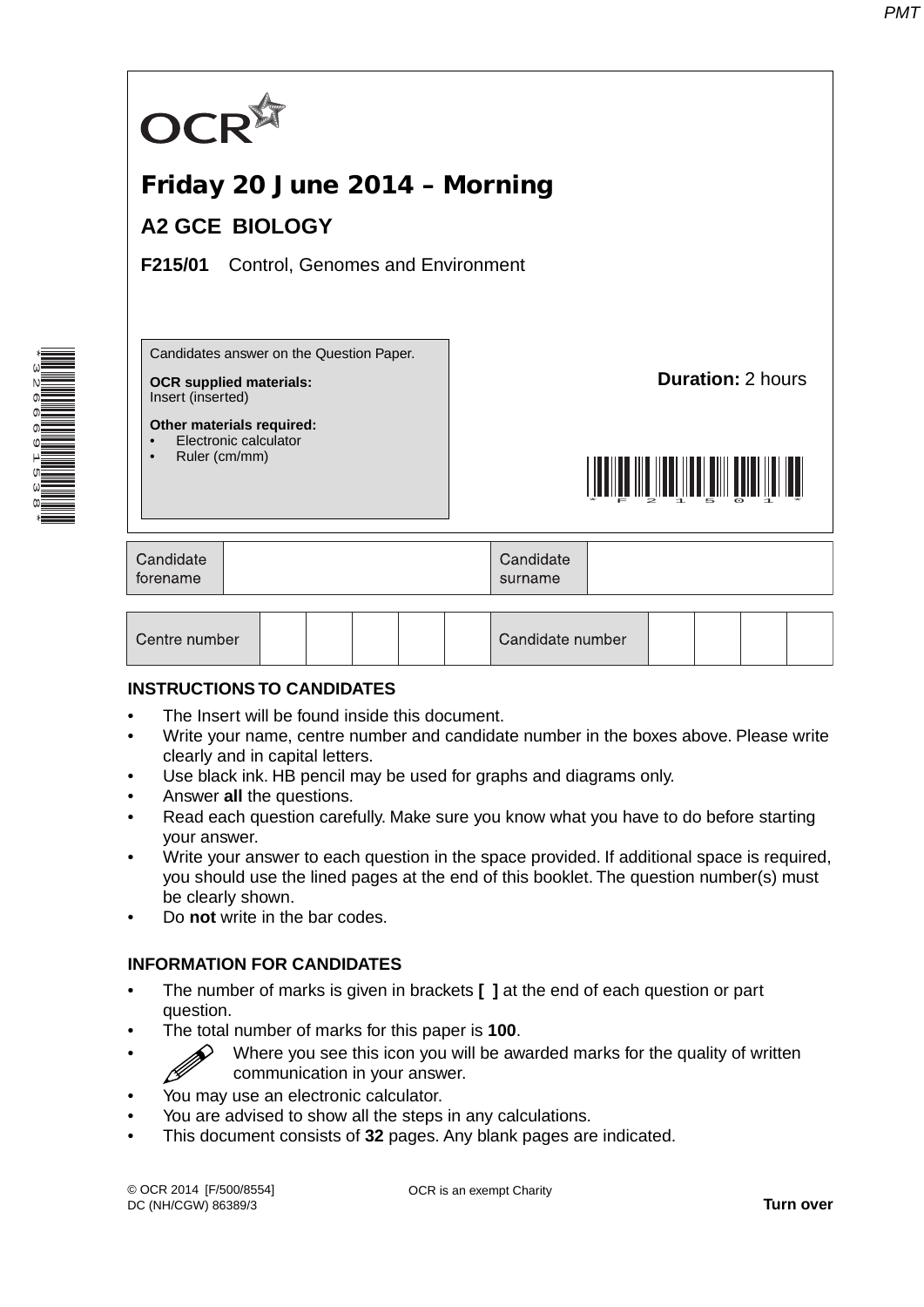# Answer **all** the questions.

**1** In 1958, scientists made a breakthrough in artificial reproductive cloning by successfully cloning a vertebrate species. The species cloned was the African clawed frog, *Xenopus laevis*.

Fig. 1.1, **on page 2 of the insert**, shows the cloned offspring produced, labelled **D**, as well as the three adult frogs (**A**, **B** and **C**) that were used to create them.

- frog **A**, a brown-coloured female frog, laid eggs, which then had their nuclei removed.
- frog **B**, an albino (white-coloured) female, laid eggs that were fertilised by sperm from **C**.
- frog **C**, an albino male, produced sperm that fertilised the eggs of **B**.

One of the fertilised eggs from **B** was allowed to divide. Nuclei were extracted from the resulting cells and placed into the eggs from frog **A**. These eggs developed into the frogs labelled **D** in Fig. 1.1.

 **(a) (i)** The frogs in Fig. 1.1 show discontinuous variation in colour.

Using your knowledge of discontinuous and continuous variation, and the information given, suggest:

 **one other** phenotypic characteristic in which the frogs show a discontinuous pattern of variation

...........................................................................................................................................

 **one** phenotypic characteristic in which they show a continuous pattern of variation.

...................................................................................................................................... **[2]**

 **(ii)** State the extent to which the environment is likely to affect each of the phenotypic characteristics that you have suggested in **(i)**.

 ........................................................................................................................................... ........................................................................................................................................... ........................................................................................................................................... ........................................................................................................................................... ........................................................................................................................................... ...................................................................................................................................... **[2]**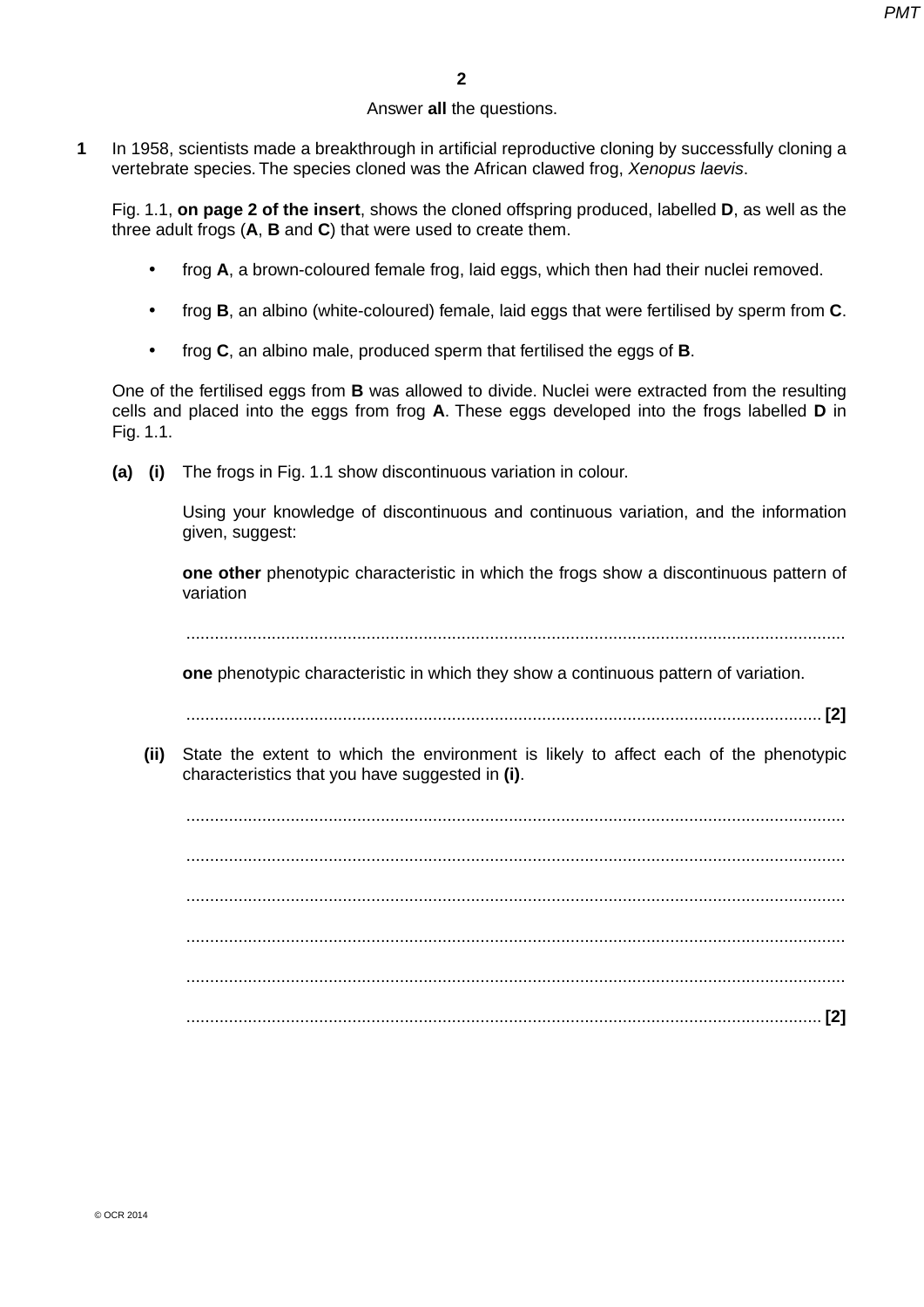(iii) Suggest why albino frogs were used to produce the nuclei for transfer.

Question 1(b) begins on page 4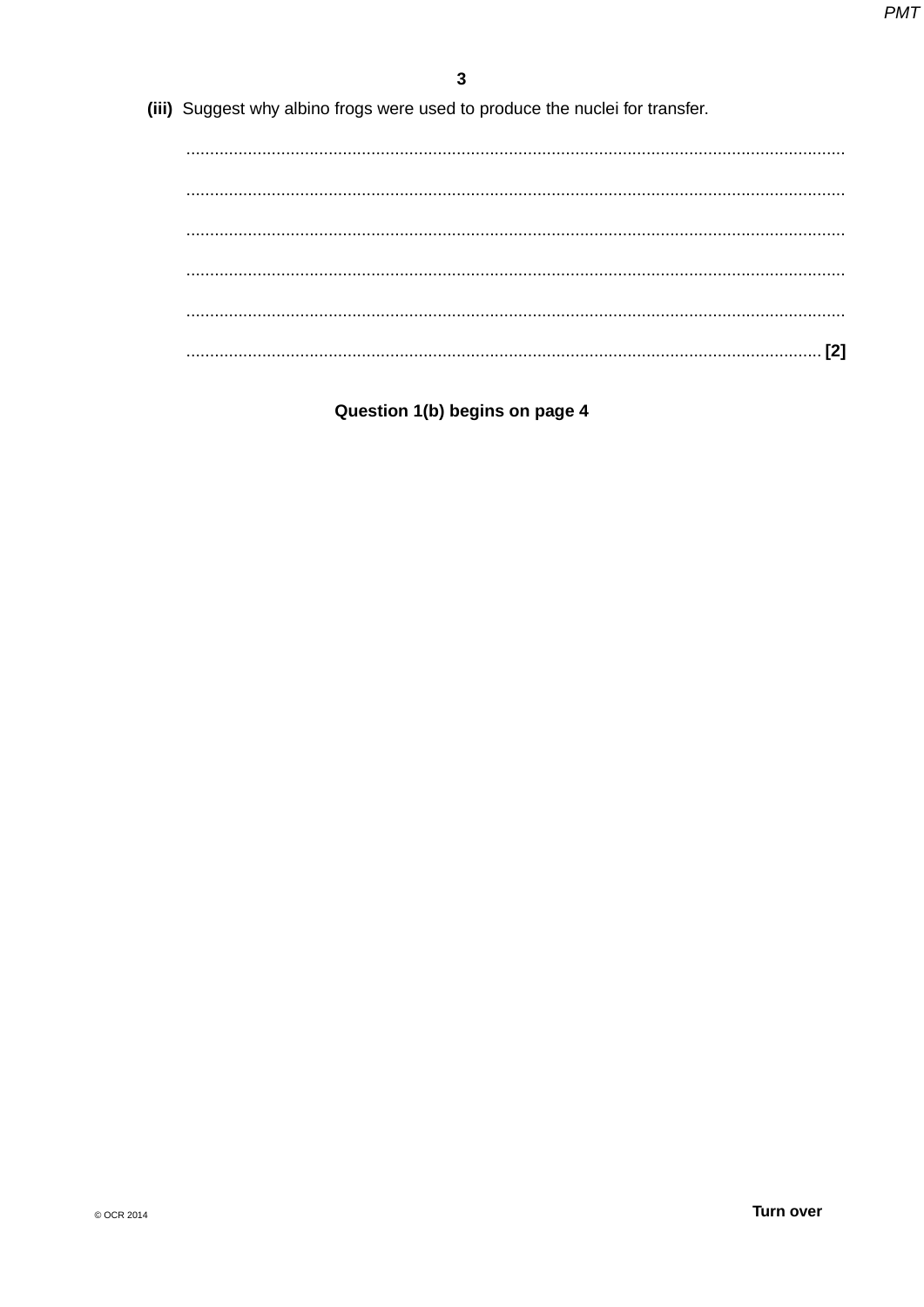**(b)** Samples of DNA were taken from frogs **A**, **B**, **C** and **D**.

Electrophoresis was used to separate the different lengths of DNA after cutting.

Fig. 1.2 shows the results.

These results are known as genetic profiles. Only the genetic profile of frog **C** is identified. The remaining profiles are labelled **1** to **3**.





 **(i)** Identify which of the frogs in Fig. 1.1 gave genetic profiles corresponding to **1**, **2** and **3** in Fig. 1.2.

Write the letters **A**, **B** and **D**, as appropriate, in the table below.

| Genetic profile number | Letter of frog |
|------------------------|----------------|
|                        |                |
|                        |                |
|                        |                |

**[3]**

 **(ii)** Mitochondrial DNA from the frogs was sequenced.

State, giving a reason, which of the frogs **A, B** and **C** would have a mitochondrial DNA sequence identical to **D**.

 ........................................................................................................................................... ...................................................................................................................................... **[1]**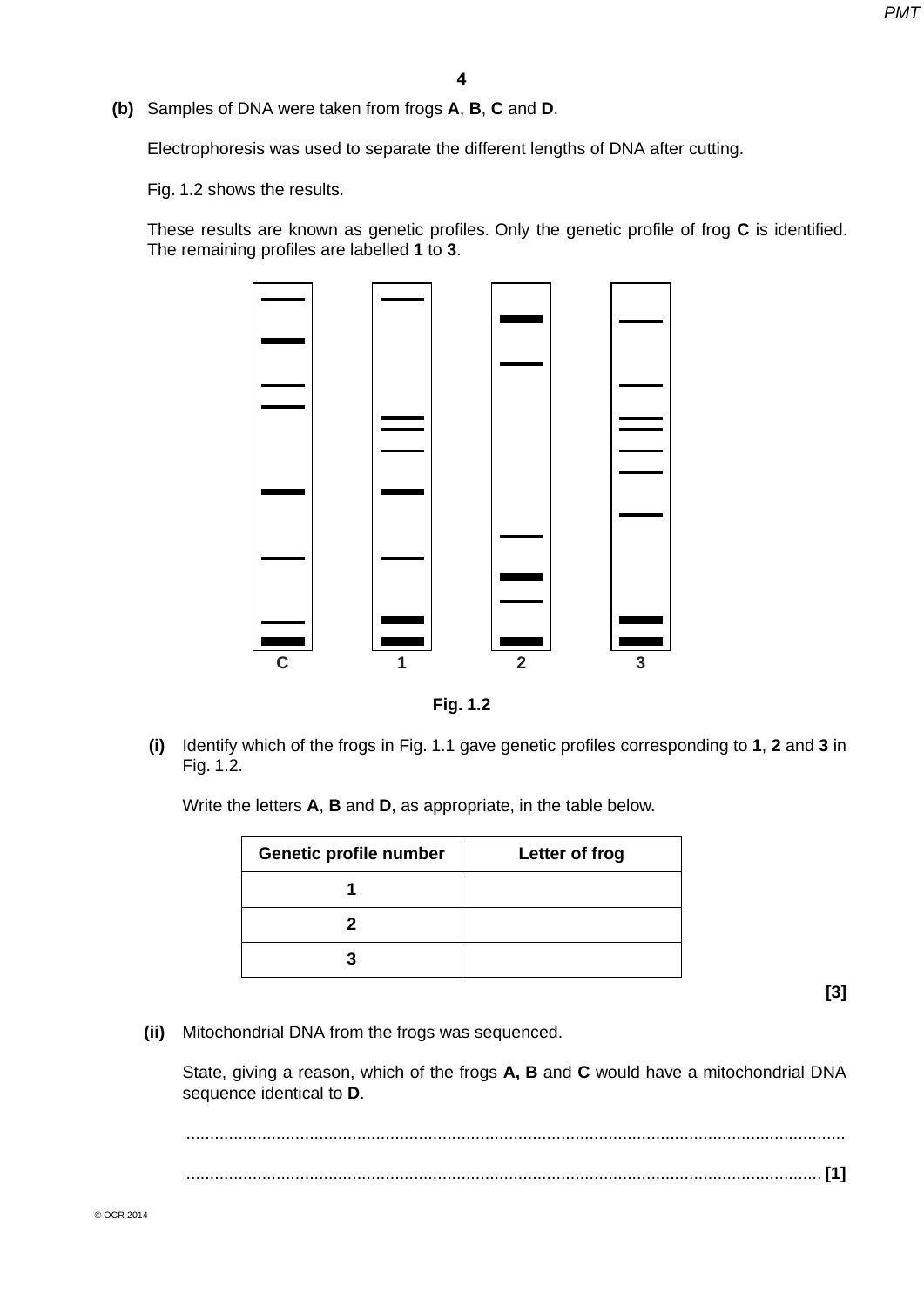- **(c)** In the 1970s, the technique used to clone the frogs was successfully adapted to clone mice from embryos. Cloned mice are used to investigate factors affecting the development and treatment of disease.
	- **(i)** State **one advantage** and **one disadvantage** of using clones to test a treatment for a disease.

|      | advantage                                                                                                                                                                                                      |
|------|----------------------------------------------------------------------------------------------------------------------------------------------------------------------------------------------------------------|
|      |                                                                                                                                                                                                                |
|      | disadvantage                                                                                                                                                                                                   |
|      |                                                                                                                                                                                                                |
|      |                                                                                                                                                                                                                |
| (ii) | In the 1990s, there were further developments in cloning technology when it became<br>possible to make a clone of an adult mammal. The first clone produced from an adult cell<br>nucleus was Dolly the sheep. |
|      | Adult cell cloning can be used to investigate the development and treatment of disease.                                                                                                                        |
|      | Outline two other potential applications of adult cell cloning.                                                                                                                                                |
|      | 1                                                                                                                                                                                                              |
|      |                                                                                                                                                                                                                |
|      |                                                                                                                                                                                                                |
|      |                                                                                                                                                                                                                |
|      |                                                                                                                                                                                                                |
|      | [2]                                                                                                                                                                                                            |

**Question 1(d) begins on page 6**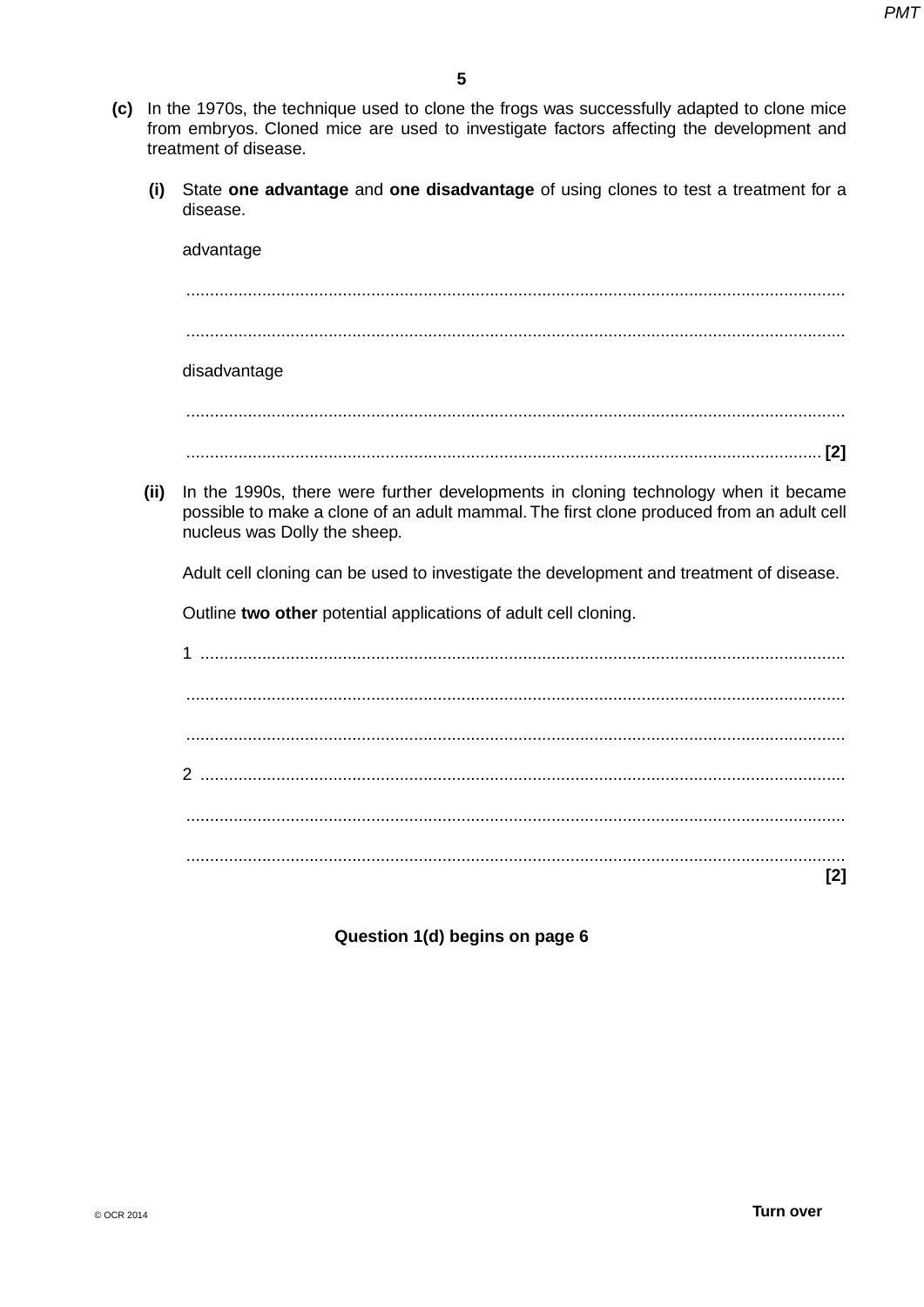**(d)** Identical twins in humans are natural clones. They form when a fertilised egg cell divides by mitosis into two entirely separate groups of cells. Each group of cells develops into a baby.

Two brothers, who were identical twins, married two sisters, who were also identical twins. Each couple had one child.



Fig. 1.3 shows the relationships between these six people.

Using your knowledge of mitosis and meiosis, estimate the percentage of alleles shared by the individuals listed in the table below.

| <b>Individuals</b> | % of alleles shared |
|--------------------|---------------------|
| David and John     |                     |
| Anne and Lisa      |                     |
| Sarah and Lisa     |                     |

**[3]**

**[Total: 17]**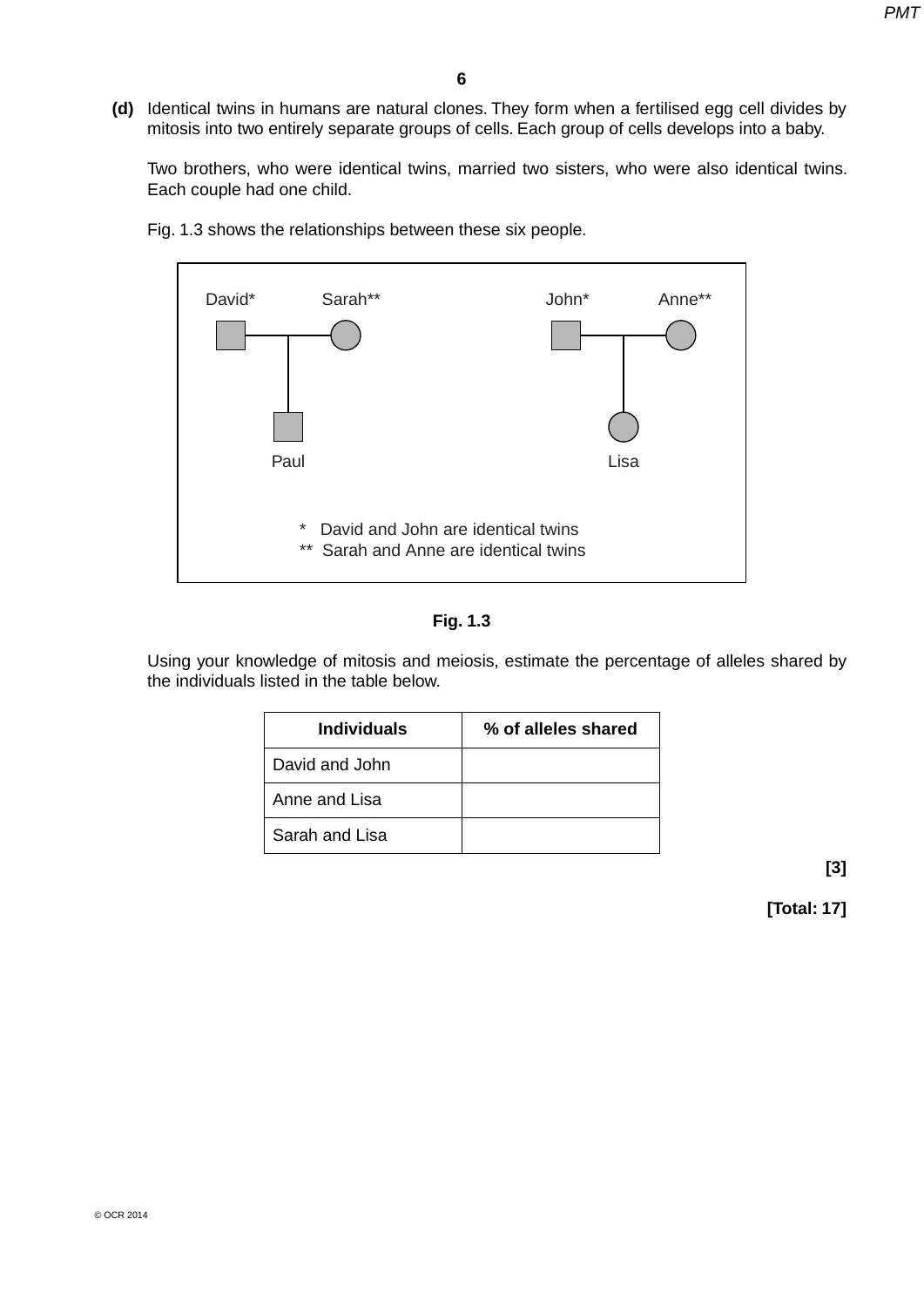**2 (a)** *Bombus pratorum* and *Bombus terrestris* are two British species of bumble bee.

These bumble bees are social insects. They live in colonies founded by a female queen bee who lays eggs. The eggs develop into female worker bees, who collect food (nectar and pollen) and look after the young and the nest.

When the number of worker bees starts to decrease, young queens and males are produced. These mate and the mated queens survive winter underground and start a new colony the following spring.

Why do the two bee species share the first name *Bombus*?

**Question 2(b) begins on page 8**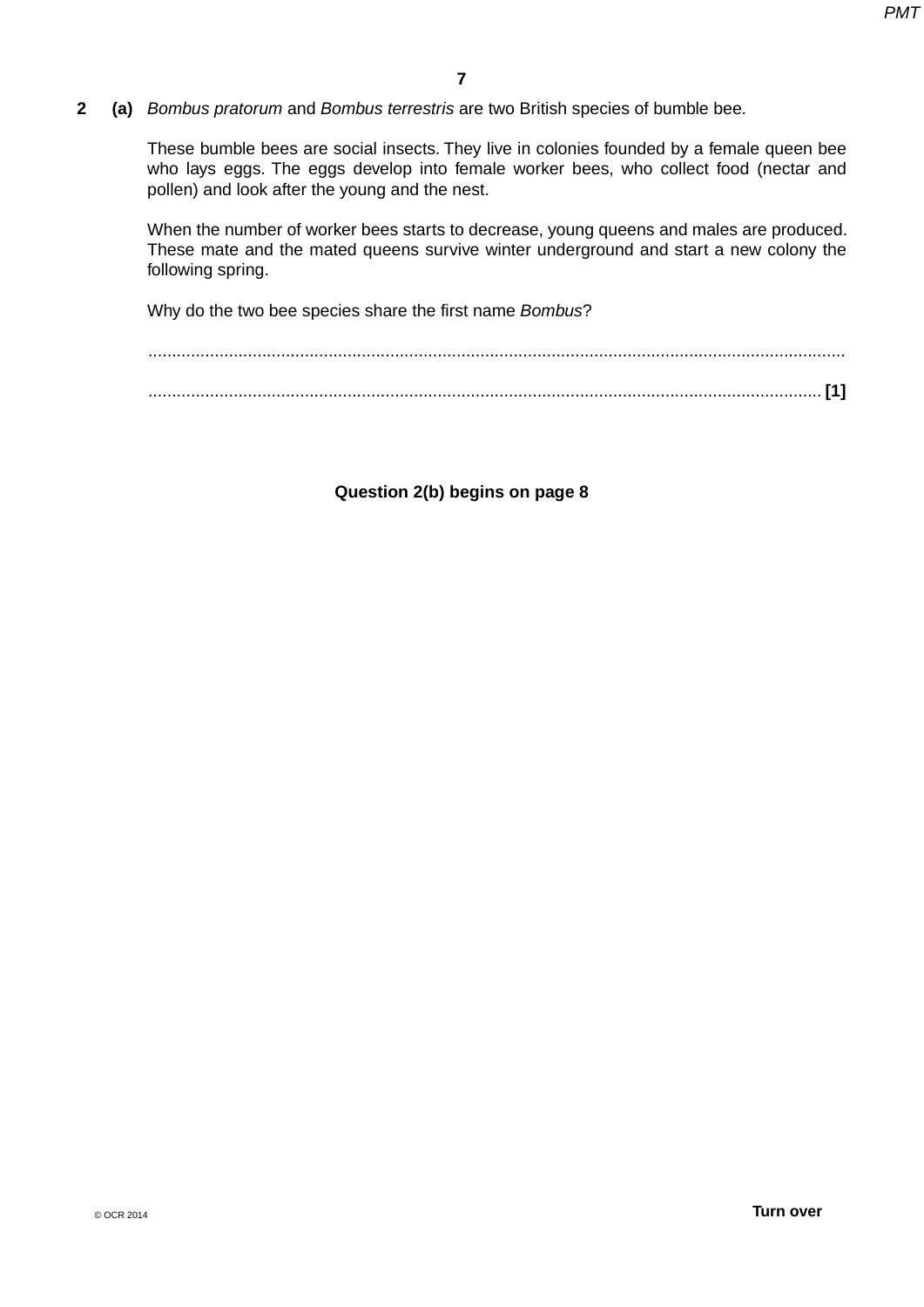**(b)** Fig. 2.1 shows the number of worker bees of *B. pratorum* and *B. terrestris* observed at one location over a year.

Table 2.1 shows some differences in the food collecting behaviour of worker bees of these species.



**Fig. 2.1**

| <b>Species of</b><br>bumble bee | Mean depth of<br>flower visited<br>(mm) | <b>Visits to flowers</b><br>when nectar<br>only collected<br>(%) | <b>Visits to flowers</b><br>when pollen<br>only collected<br>$(\%)$ | <b>Visits to flowers</b><br>when both<br>nectar and<br>pollen collected<br>(%) |
|---------------------------------|-----------------------------------------|------------------------------------------------------------------|---------------------------------------------------------------------|--------------------------------------------------------------------------------|
| <b>Bombus</b><br>pratorum       | 7.4                                     | 23                                                               | 10                                                                  | 67                                                                             |
| <b>Bombus</b><br>terrestris     | 6.3                                     | 80                                                               | 11                                                                  | 9                                                                              |

**Table 2.1**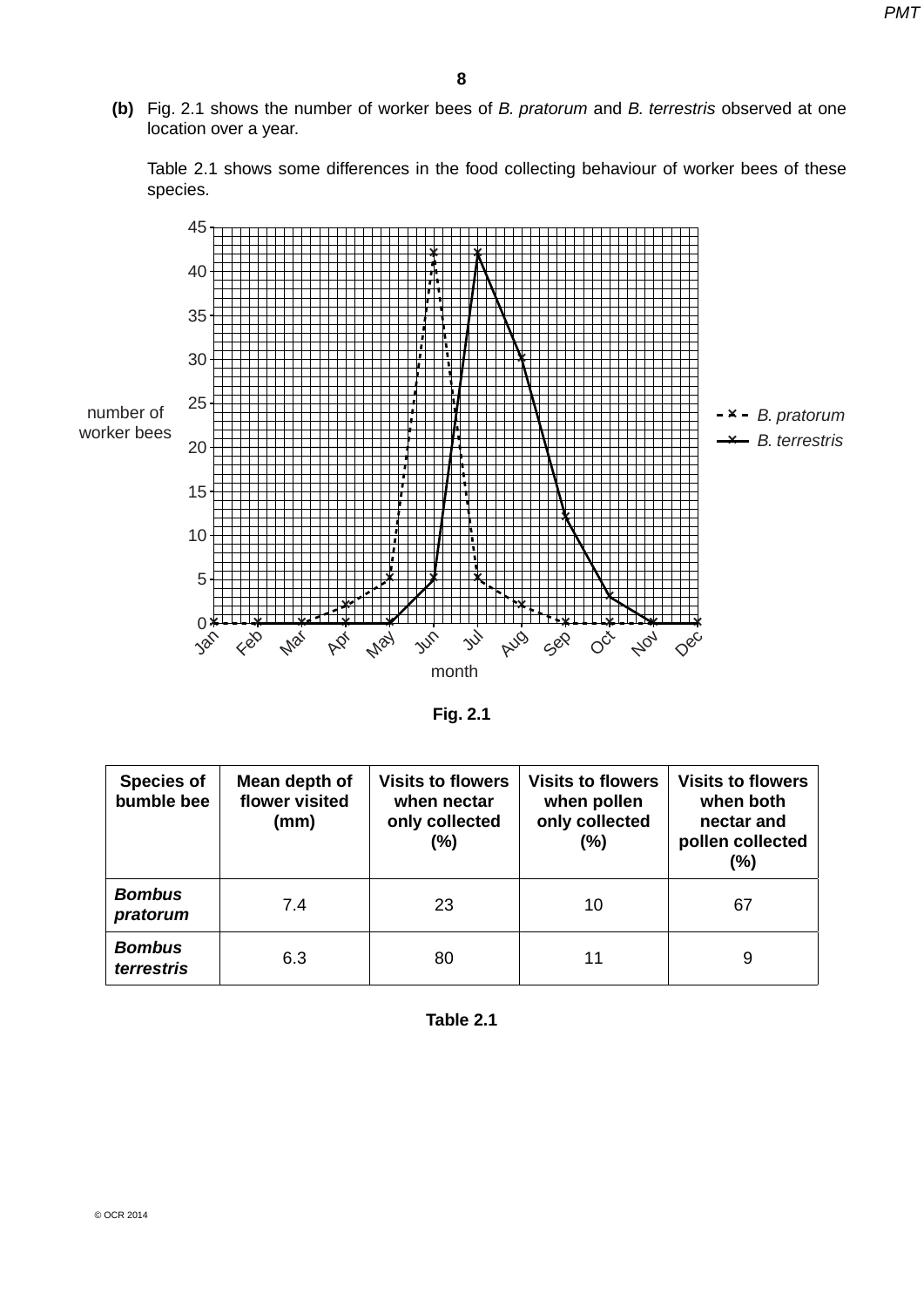$(i)$ B. pratorum and B. terrestris both live in Britain. They can often be found in the same location, as their geographical distributions overlap.

Use Fig. 2.1 and Table 2.1 to evaluate the extent to which the two species may compete.

Use Fig. 2.1 and Table 2.1, and the information given on page 7, to suggest how an  $(ii)$ ancestral species might have evolved into the two species, B. pratorum and B. terrestris. 

**Turn over**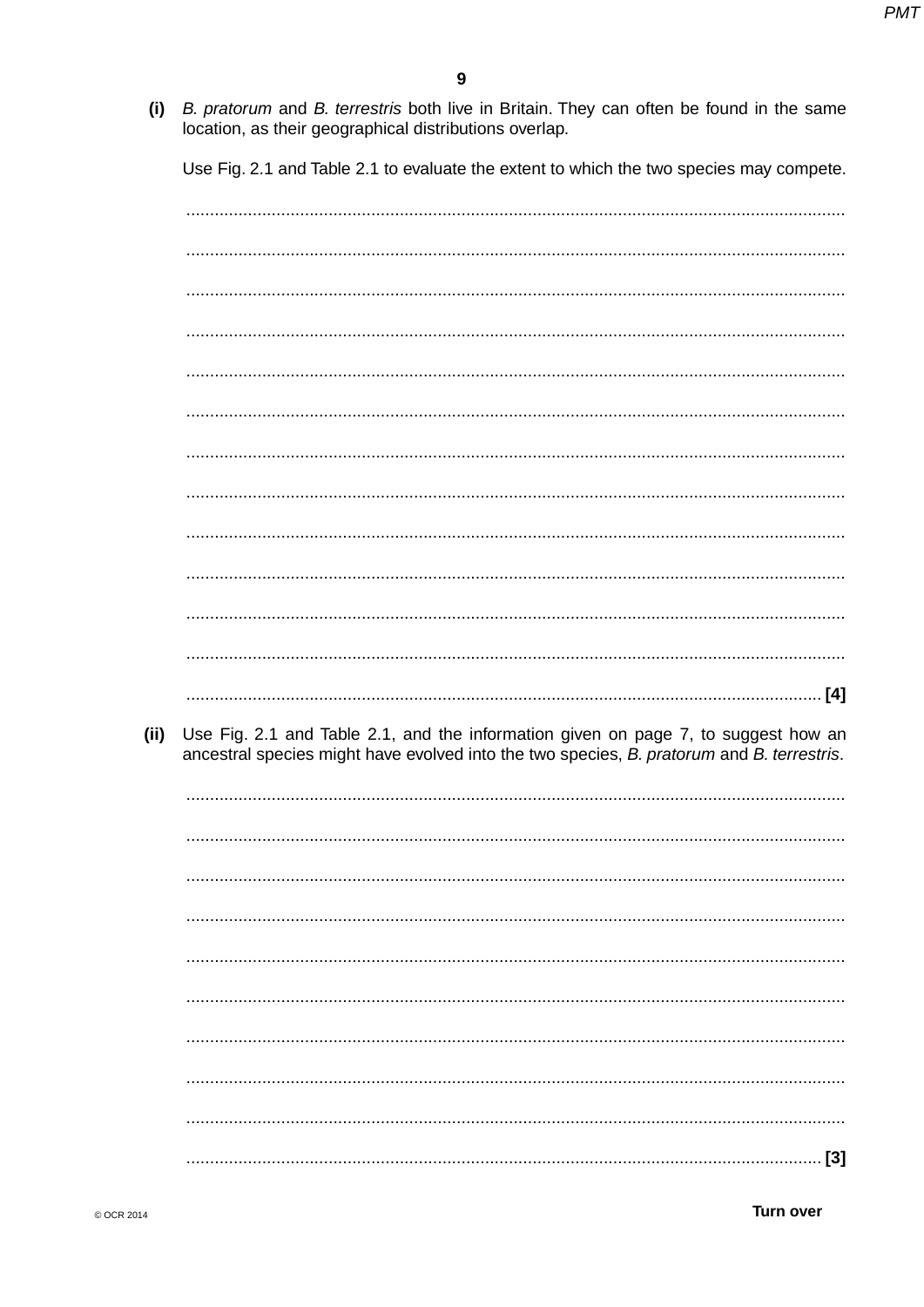- **(c)** Bees show a variety of interesting behaviour patterns.
	- **(i)** Consider the following observations about bee behaviour and suggest what type of behaviour is being shown in each observation.

| <b>Observation</b>                                                                           | <b>Type of behaviour</b> |
|----------------------------------------------------------------------------------------------|--------------------------|
| The time taken for a worker bee to<br>collect food from a flower decreases<br>with practice. |                          |
| All bumble bees start at the bottom of<br>a vertical spike of flowers and work<br>upwards.   |                          |

**[2]**

 **(ii)** On returning to the colony, worker bees perform 'dances' to tell other bees the direction and distance of a food source.

How might this social behaviour benefit the colony?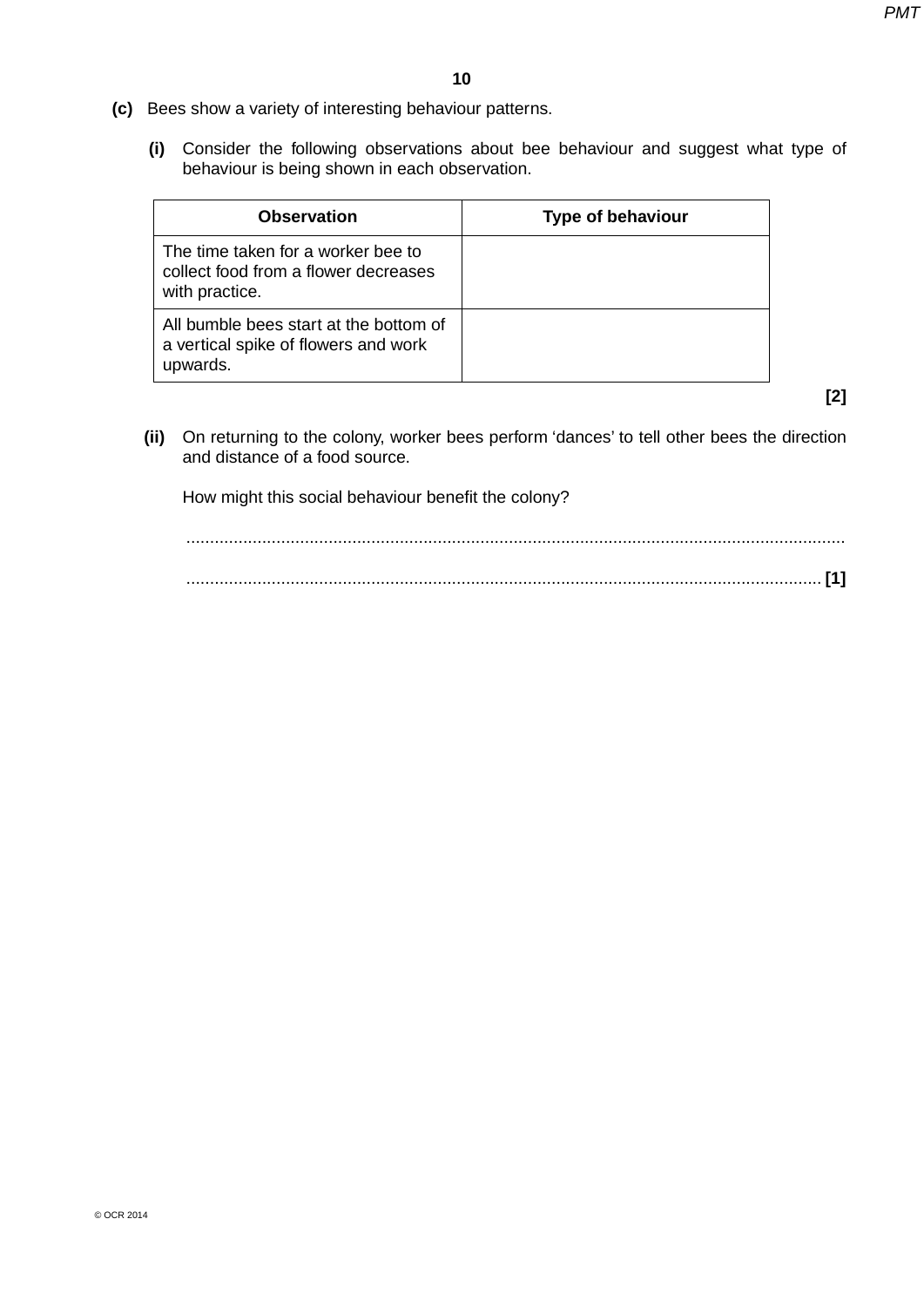**(d)** In a colony of bees, about 5% of the workers are more adventurous than other workers. These bees are known as scout bees. They actively seek out new food sources and, if necessary, new nest sites.

Researchers investigated how gene expression differed in the brains of the scout bees compared to the normal worker bees.

- The researchers extracted mRNA from the brain cells of **normal worker** bees.
- This mRNA was used to produce lengths of single-stranded DNA, which were then attached to a fluorescent dye.
- These lengths of single-stranded DNA were used as gene probes fixed onto a device known as a 'microarray DNA chip'.
- mRNA extracted from the brain cells of **scout** bees would only bind to the gene probes that matched it, causing these probes to fluoresce.
- The locations of the brightest fluorescent spots on the DNA chip revealed which genes were most active.
- **(i)** Name the enzyme that can be used to convert mRNA to single-stranded DNA.

...................................................................................................................................... **[1]**

 **(ii)** Explain how the locations of the fluorescent spots on the DNA chip reveal which genes are most active.

 ........................................................................................................................................... ........................................................................................................................................... ........................................................................................................................................... ........................................................................................................................................... ........................................................................................................................................... ........................................................................................................................................... ........................................................................................................................................... ...................................................................................................................................... **[3]**

### **Question 2(d)(iii) begins on page 12**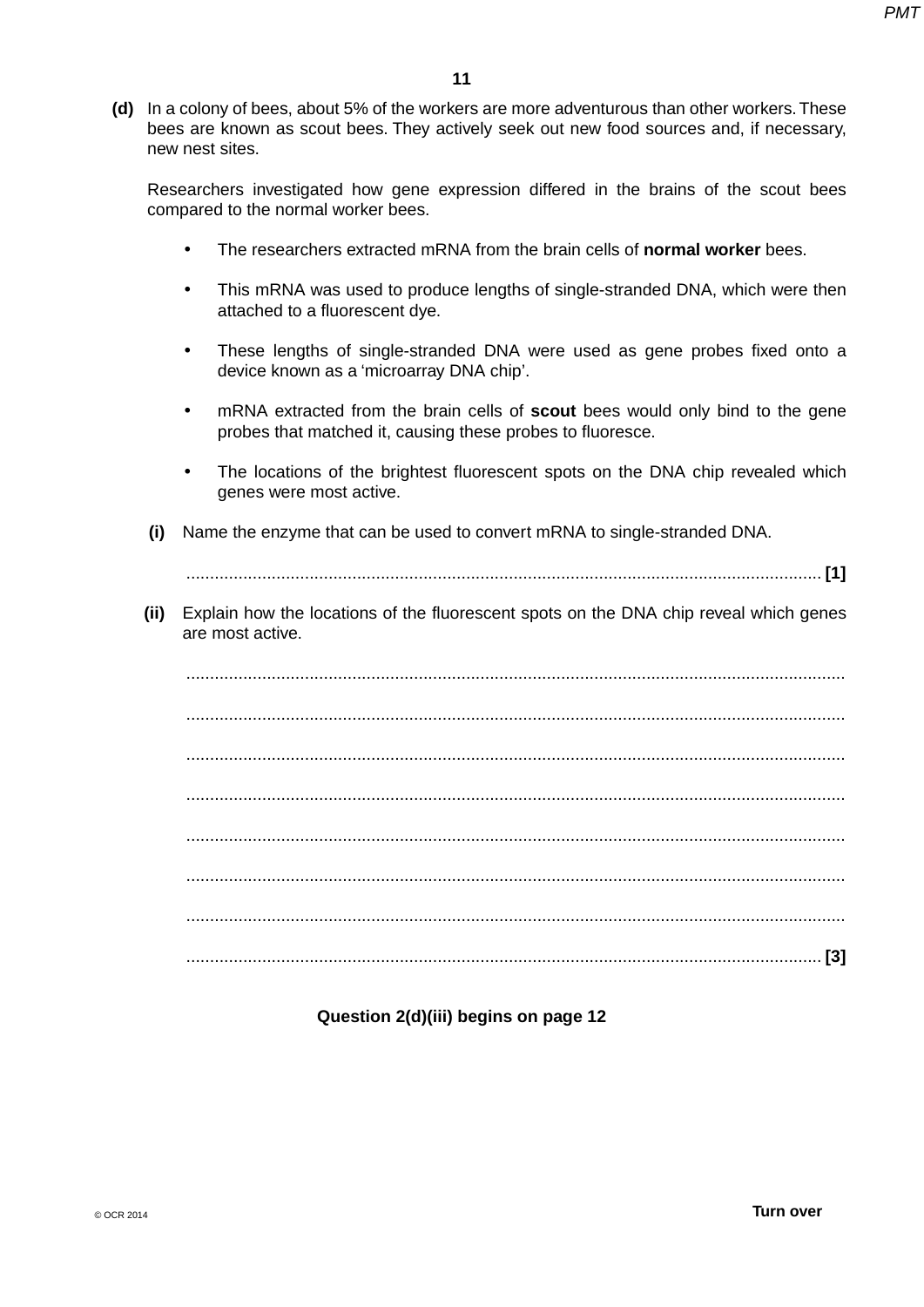$(iii)$ The researchers found many differences in gene activity in the scout bees compared to the normal worker bees. One of these differences in activity was in a gene used to make the neurotransmitter, dopamine.

In a follow-up experiment, scout bees became less adventurous if dopamine signalling was prevented.

Use your knowledge of the DRD4 dopamine receptor in humans to comment on the findings of this research into scout bee behaviour.

[Total: 18]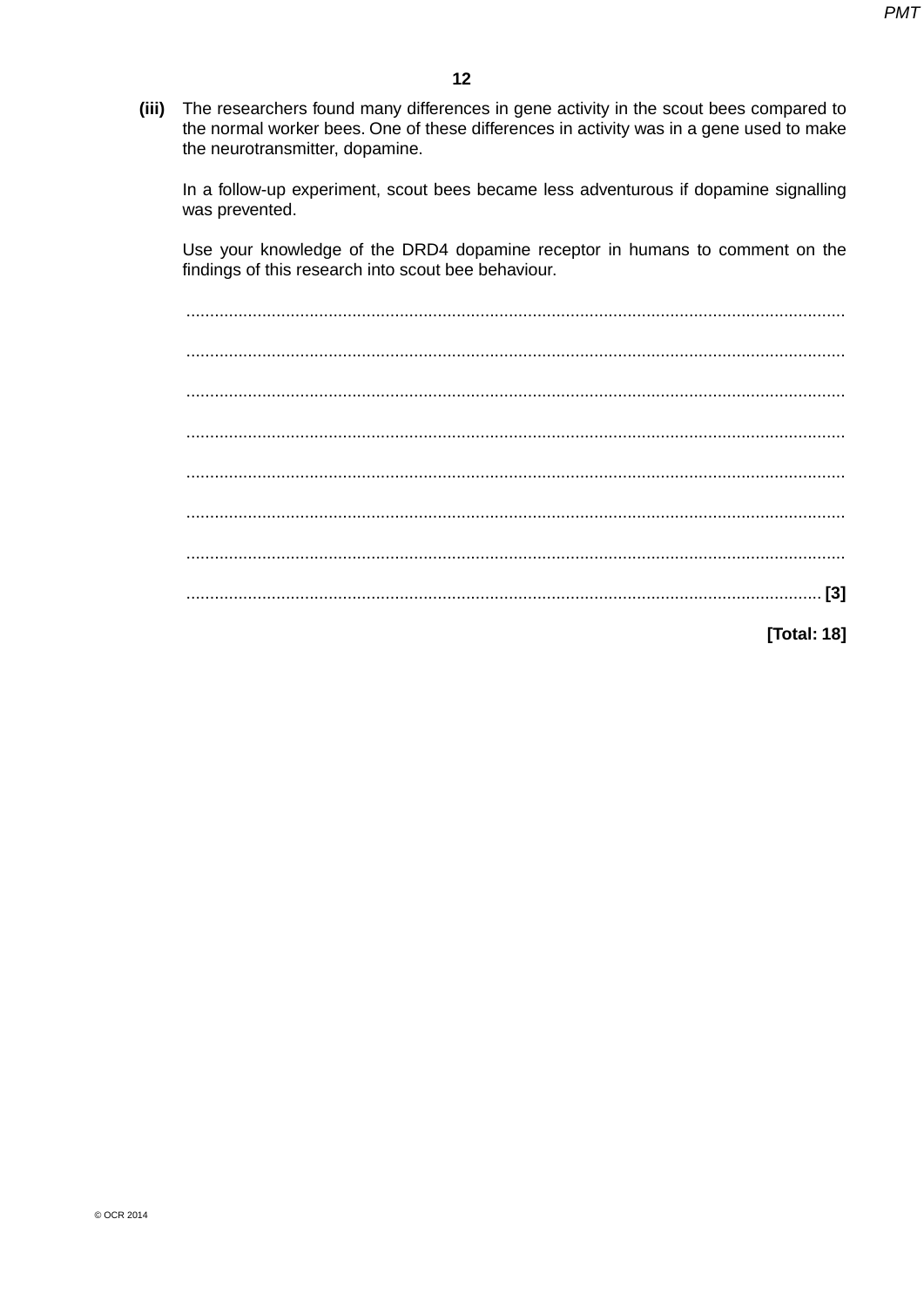# **PLEASE DO NOT WRITE ON THIS PAGE**

**Question 3 begins on page 14**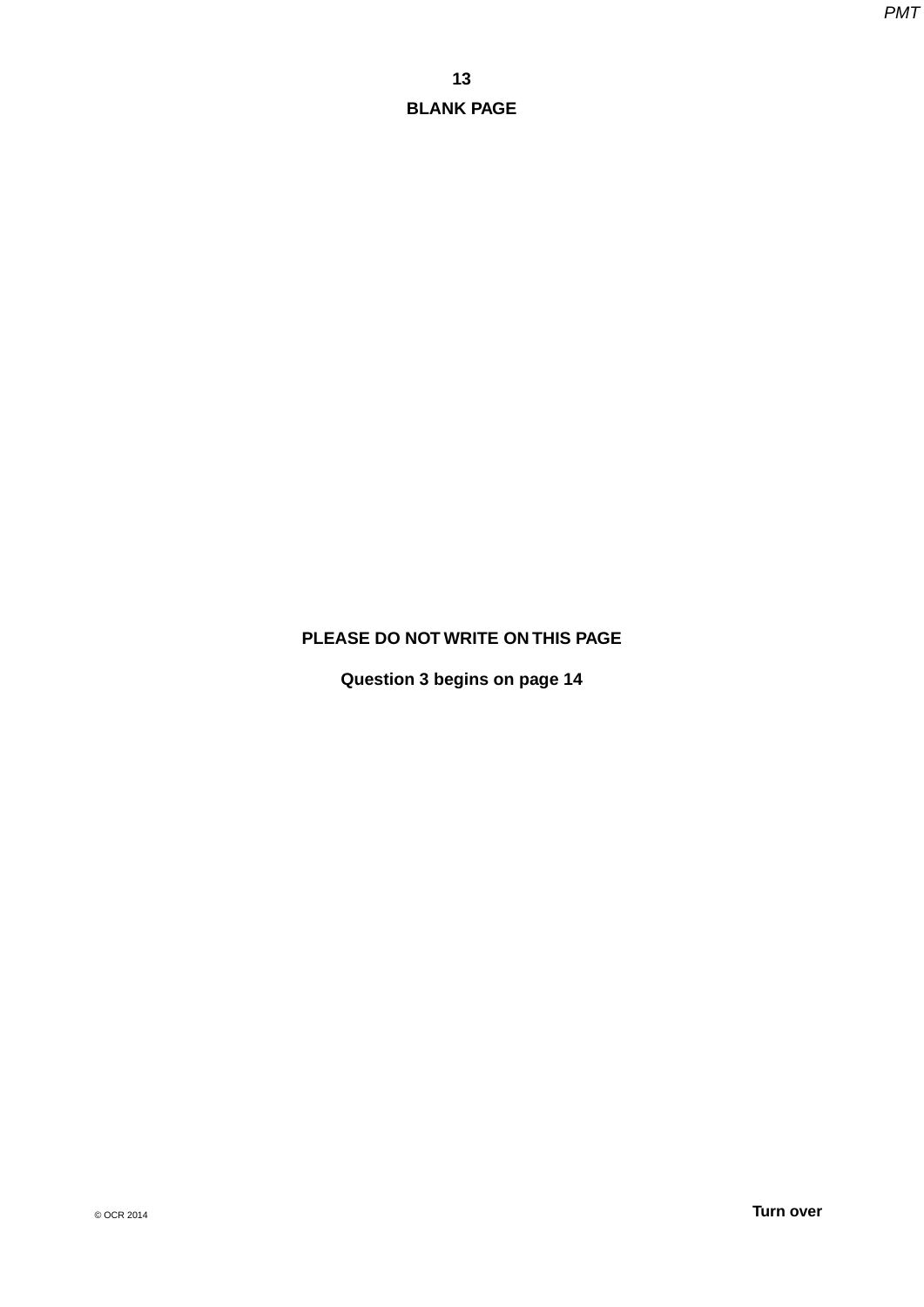- **3** Animals and plants respond to changes in their environment.
	- **(a)** Plants respond to changes in their environment using chemicals known as plant hormones or plant growth regulators.

A student carried out a two-part experiment to identify the contents of two unlabelled bottles, **J** and **K**. One bottle contained auxin and the other contained gibberellin.

In Part 1 of the experiment, 30 seedlings had their shoot tips removed. The 30 seedlings were then divided into three groups of 10 and treated as shown in Table 3.1 and Fig. 3.1.

| Group        | <b>Treatment</b>                                             |  |
|--------------|--------------------------------------------------------------|--|
|              | no treatment applied                                         |  |
| $\mathbf{2}$ | solution of <b>J</b> applied to cut stem at apex of seedling |  |
| 3            | solution of K applied to cut stem at apex of seedling        |  |





**Fig. 3.1**

All the seedlings were then exposed to light from **all** directions and left for seven days.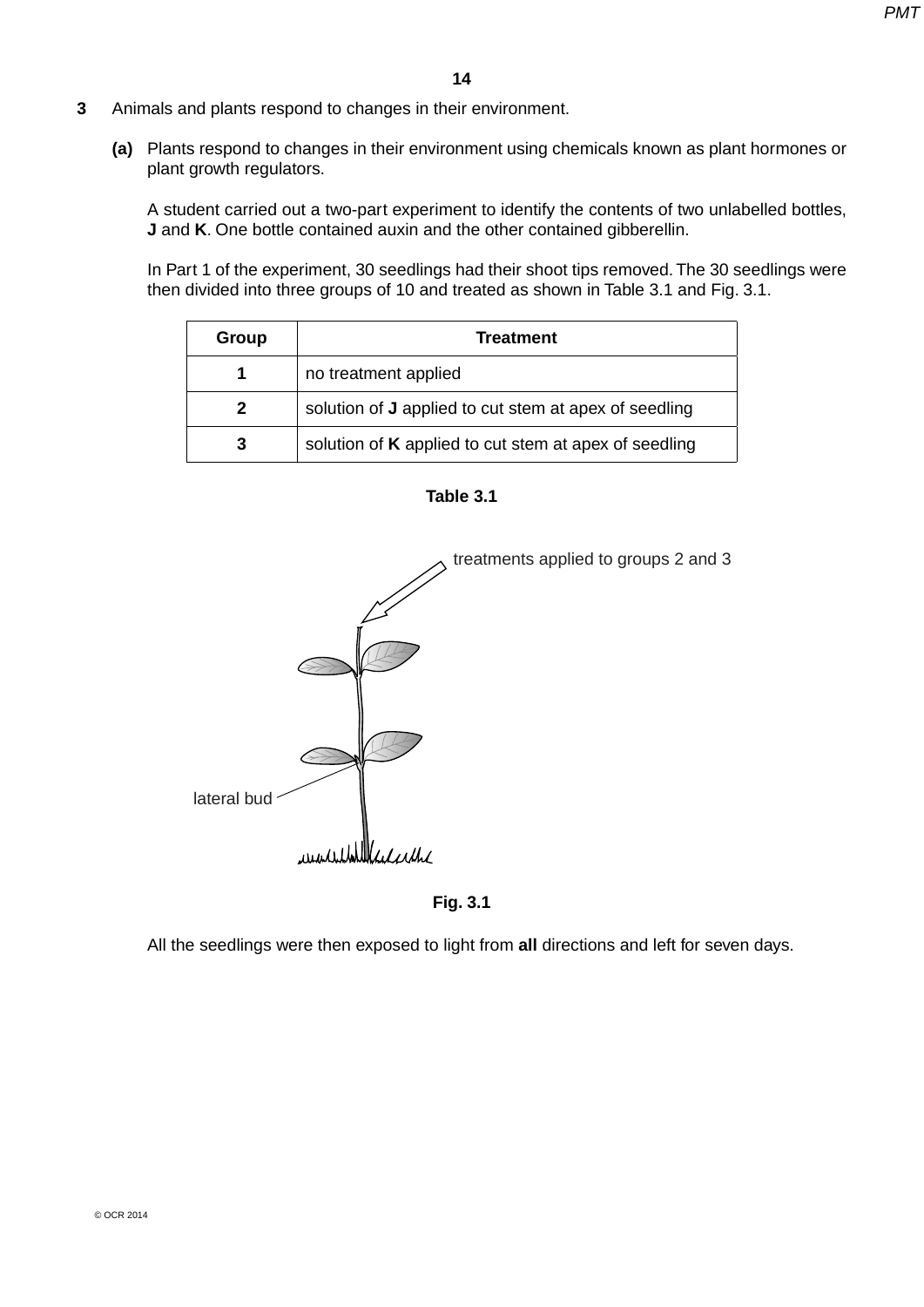In Part 2 of the experiment, 30 coleoptiles had their tips removed. They were then divided into three groups of 10 coleoptiles and treated as shown in Table 3.2 and Fig. 3.2.

| Group | <b>Treatment</b>                                      |  |
|-------|-------------------------------------------------------|--|
| 4     | no treatment applied                                  |  |
| 5     | solution of <b>J</b> applied to cut tip of coleoptile |  |
| 6     | solution of <b>K</b> applied to cut tip of coleoptile |  |







The coleoptiles in groups **4**, **5** and **6** were then exposed to light from **one direction**, as shown in Fig. 3.2, and left to grow for two days.

 **(i)** Identify **three** variables that must be controlled in this experiment to produce valid results. 1 ........................................................................................................................................ 2 ........................................................................................................................................ 3 ........................................................................................................................................ **[3] (ii)** Groups **1** and **4** were controls in this experiment. Explain why these controls were necessary. ........................................................................................................................................... ........................................................................................................................................... ........................................................................................................................................... ...................................................................................................................................... **[1]**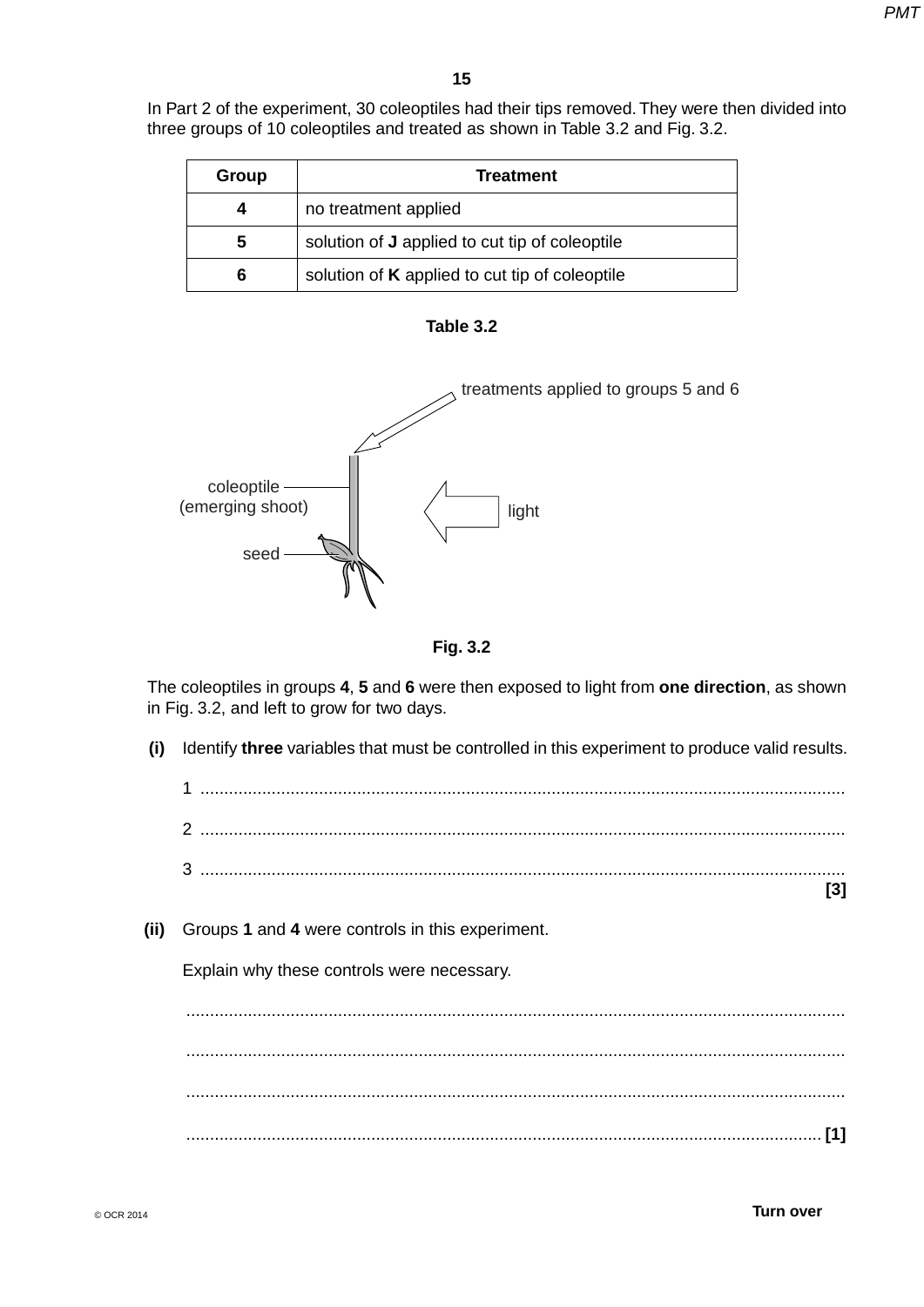The observations at the end of each part of the experiment are shown in Table 3.3.

| Group | <b>Treatment</b>               | <b>Observations</b>                                            |
|-------|--------------------------------|----------------------------------------------------------------|
| 1     | none                           | increase in stem length of 10 mm and<br>growth of lateral buds |
| 2     | <b>J</b> on cut stem apex      | no growth of lateral buds                                      |
| 3     | <b>K</b> on cut stem apex      | increase in stem length of 40 mm and<br>growth of lateral buds |
| 4     | none                           | vertical growth of the coleoptiles                             |
| 5     | <b>J</b> on cut coleoptile tip | growth of the coleoptiles towards the light source             |
| 6     | <b>K</b> on cut coleoptile tip | vertical growth of the coleoptiles                             |

## Table 3.3

(iii) Using the information from Table 3.3, identify the contents of bottles J and K and give reasons for your answer.

| $\begin{minipage}{0.5\textwidth} \begin{tabular}{ l l l } \hline \multicolumn{1}{ l l l } \hline \multicolumn{1}{ l l } \hline \multicolumn{1}{ l l } \hline \multicolumn{1}{ l } \hline \multicolumn{1}{ l } \hline \multicolumn{1}{ l } \hline \multicolumn{1}{ l } \hline \multicolumn{1}{ l } \hline \multicolumn{1}{ l } \hline \multicolumn{1}{ l } \hline \multicolumn{1}{ l } \hline \multicolumn{1}{ l } \hline \multicolumn{1}{ l } \h$ |
|---------------------------------------------------------------------------------------------------------------------------------------------------------------------------------------------------------------------------------------------------------------------------------------------------------------------------------------------------------------------------------------------------------------------------------------------------|
|                                                                                                                                                                                                                                                                                                                                                                                                                                                   |
|                                                                                                                                                                                                                                                                                                                                                                                                                                                   |
|                                                                                                                                                                                                                                                                                                                                                                                                                                                   |
|                                                                                                                                                                                                                                                                                                                                                                                                                                                   |
|                                                                                                                                                                                                                                                                                                                                                                                                                                                   |
|                                                                                                                                                                                                                                                                                                                                                                                                                                                   |
|                                                                                                                                                                                                                                                                                                                                                                                                                                                   |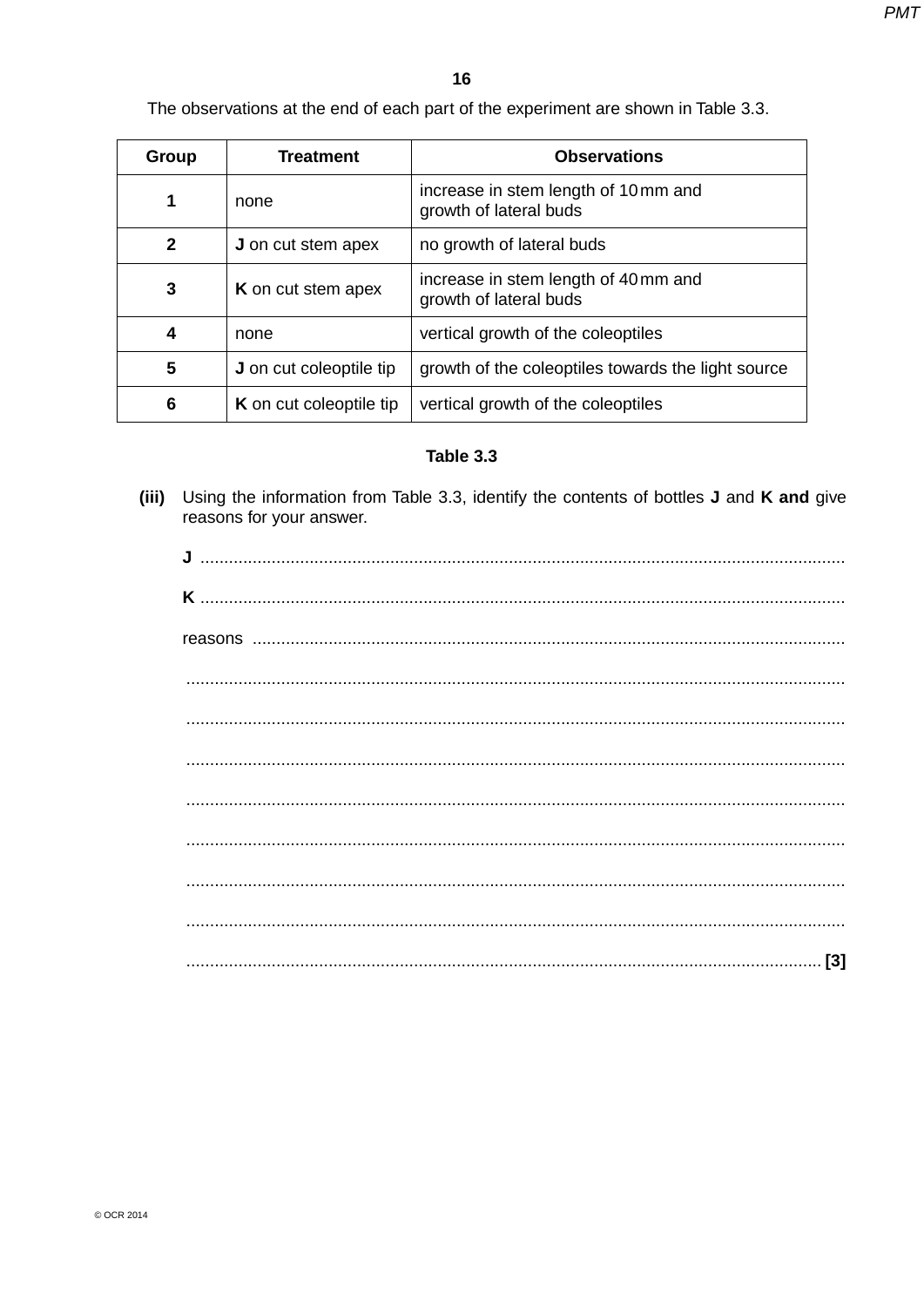**(b)** Fig. 3.3 is a diagram representing the neuromuscular junction in mammals.





| $\mathbf{I}$ | What type of molecule forms ion channels <b>W</b> and <b>X</b> ? |
|--------------|------------------------------------------------------------------|
|              |                                                                  |
| (ii)         | Identify region Y.                                               |
|              |                                                                  |
| (iii)        | Name the enzyme found in region Y.                               |
|              | $[1] \centering \label{def:1}$                                   |
|              |                                                                  |

**Question 3(c) begins on page 18**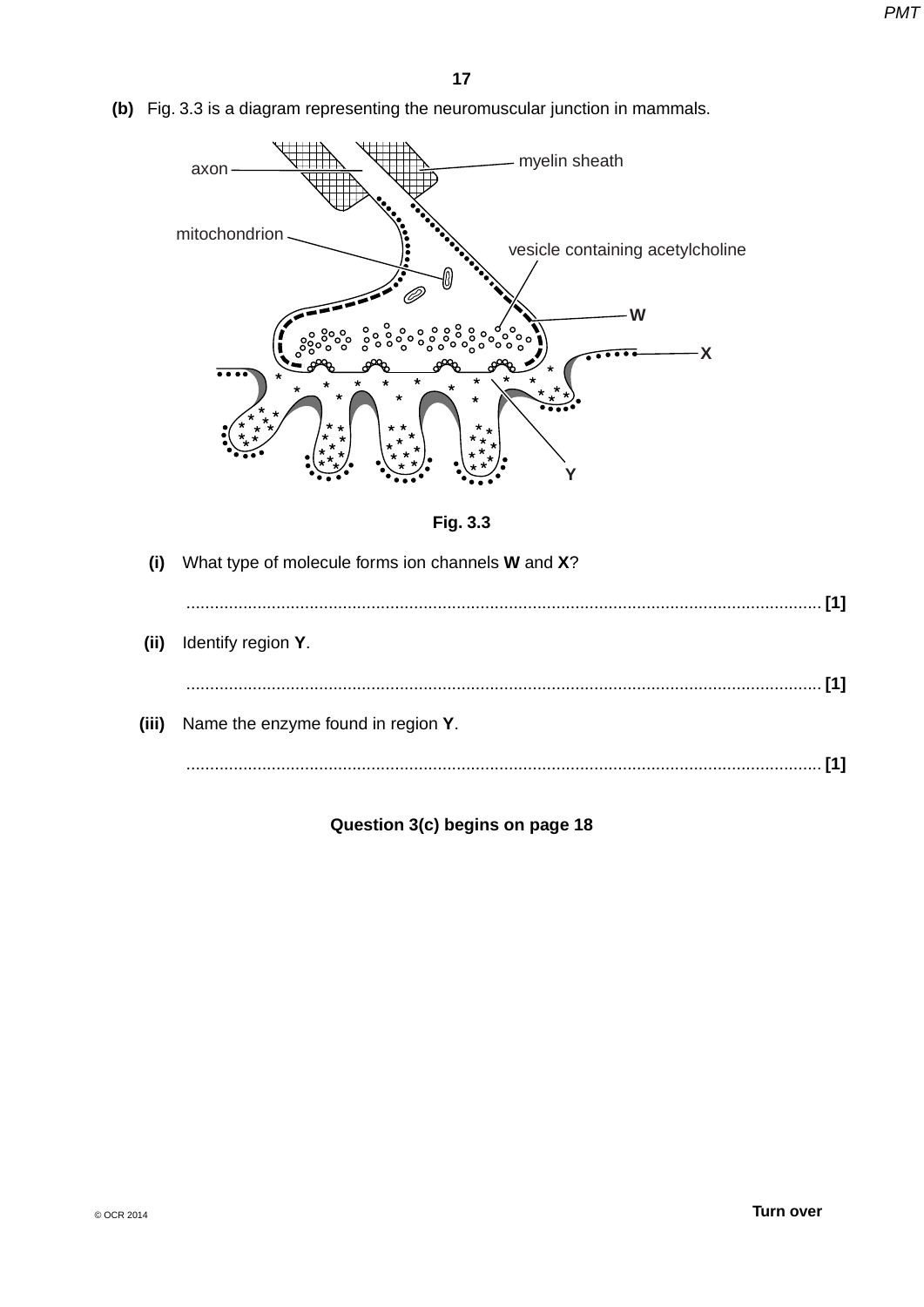**(c)** As mammalian muscle uses energy to contract, it needs an energy supply.

Complete the following passage by choosing the best term to fill each gap.

Most ATP for muscle contraction is generated by aerobic respiration in organelles called .......................................................................... . Most of this ATP is produced by the stage of aerobic respiration called .......................................................................... . If the oxygen supply is insufficient, ATP can also be obtained from anaerobic respiration, in which pyruvate is converted to the toxic product ....................................................... . A third source of ATP in muscle involves the transfer of a phosphate group to ADP from a substance called .......................................................................... . During the contraction of skeletal muscle, energy from ATP is used to break the ..................................................... that hold the actin and ......................................................... together. **[6]**

**[Total: 16]**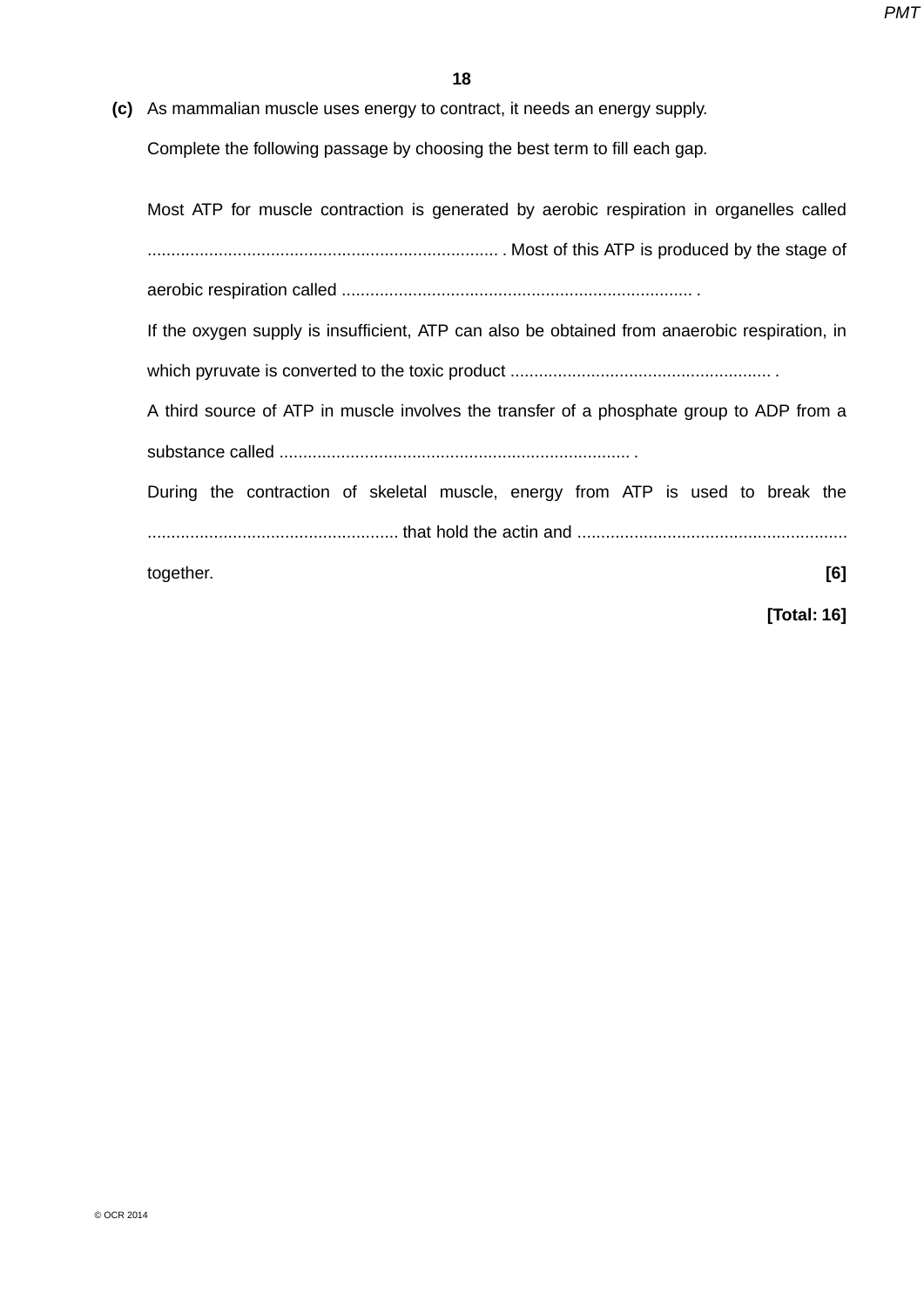- 4 The genetic code carries instructions for the synthesis of polypeptides.
	- State the number of DNA nucleotide bases that code for a single amino acid.  $(a)$   $(i)$ 
		-
		- There is a maximum of 64 different base combinations in DNA that could each code for  $(ii)$ an amino acid.

How is this number of combinations calculated?

(iii) Twenty different amino acids are commonly used for protein synthesis. In theory, this would need only 20 different base combinations.

Explain the uses of the remaining 44 combinations.

(iv) Which nucleotide bases are common to DNA and RNA? 

Question 4(b) begins on page 20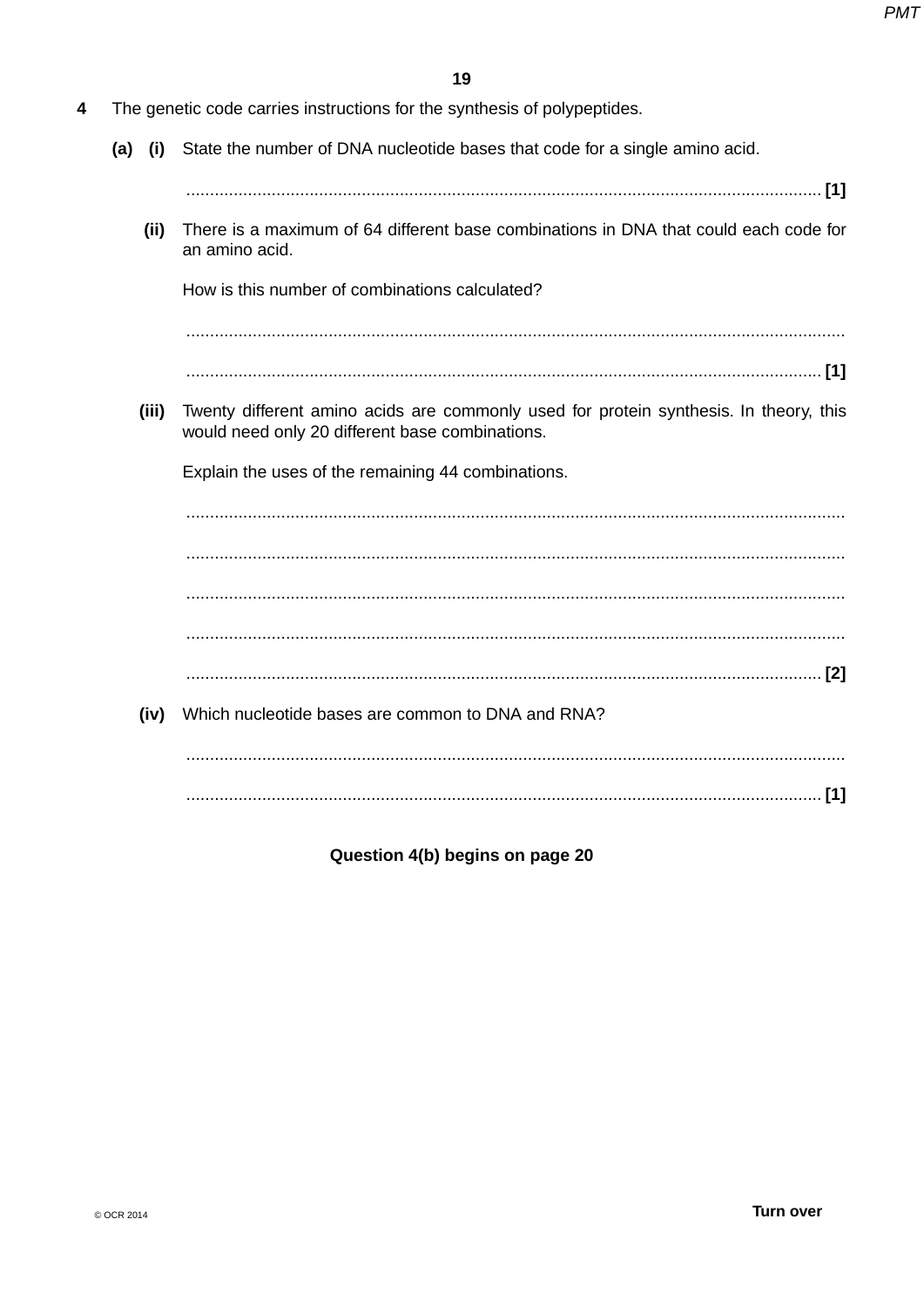| In your answer you should describe the steps of the process in the correct order. |
|-----------------------------------------------------------------------------------|
|                                                                                   |
|                                                                                   |
|                                                                                   |
|                                                                                   |
|                                                                                   |
|                                                                                   |
|                                                                                   |
|                                                                                   |
|                                                                                   |
|                                                                                   |
|                                                                                   |
|                                                                                   |
|                                                                                   |
|                                                                                   |
|                                                                                   |
|                                                                                   |
|                                                                                   |
|                                                                                   |
|                                                                                   |
|                                                                                   |
|                                                                                   |
|                                                                                   |
|                                                                                   |
|                                                                                   |
| $\ldots$ [7]                                                                      |

[Total: 12]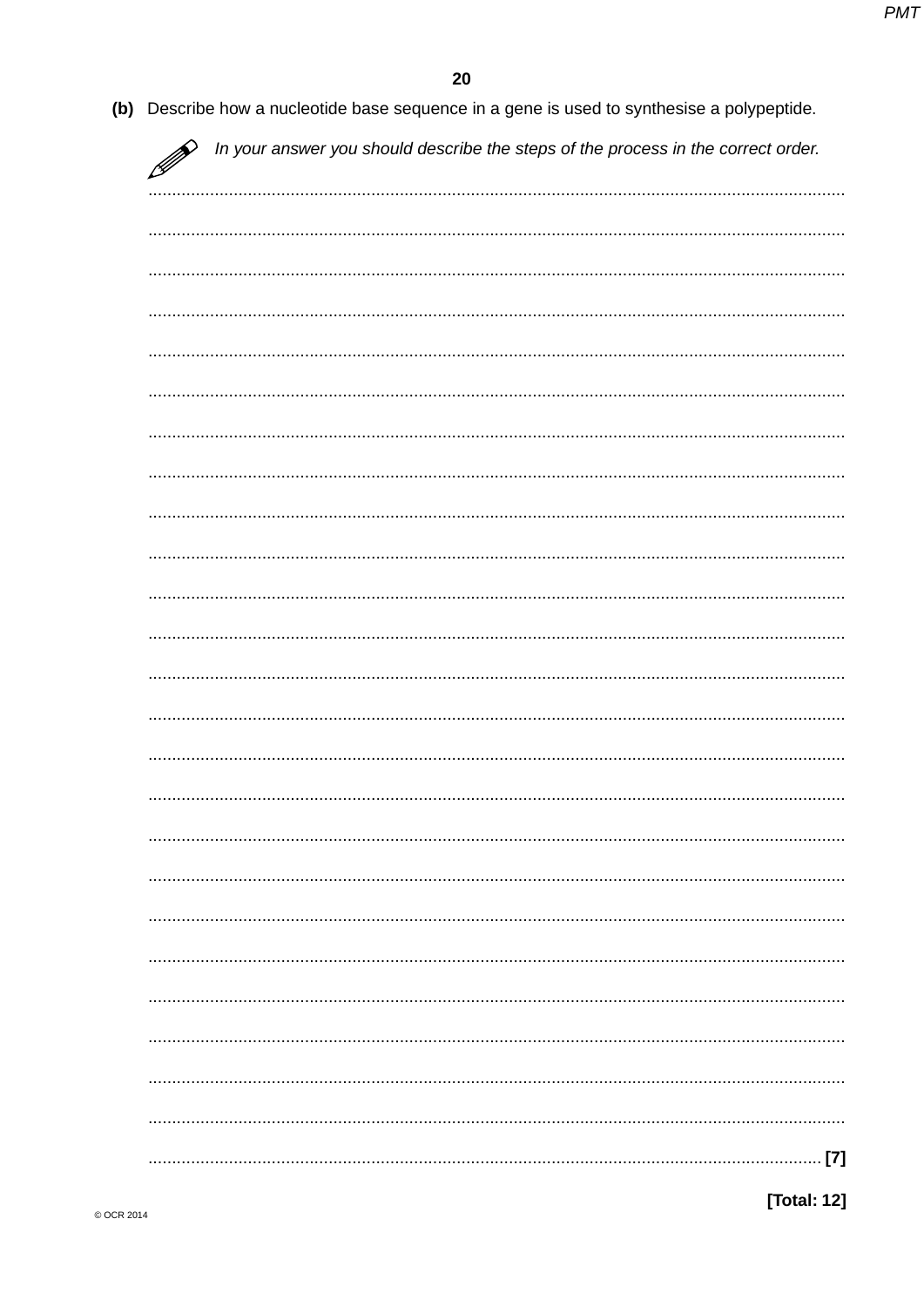5 A batch fermenter is used during the production of beer.

Fig. 5.1(a) and Fig. 5.1(b), on page 3 of the insert, show some changes that take place in the fermenter over the first 6 days.

(a) (i) Describe the pattern of growth of the yeast population in this fermenter.

 $(ii)$ Fig. 5.1(a) shows that as the sugar concentration decreases the ethanol concentration increases. Explain this relationship.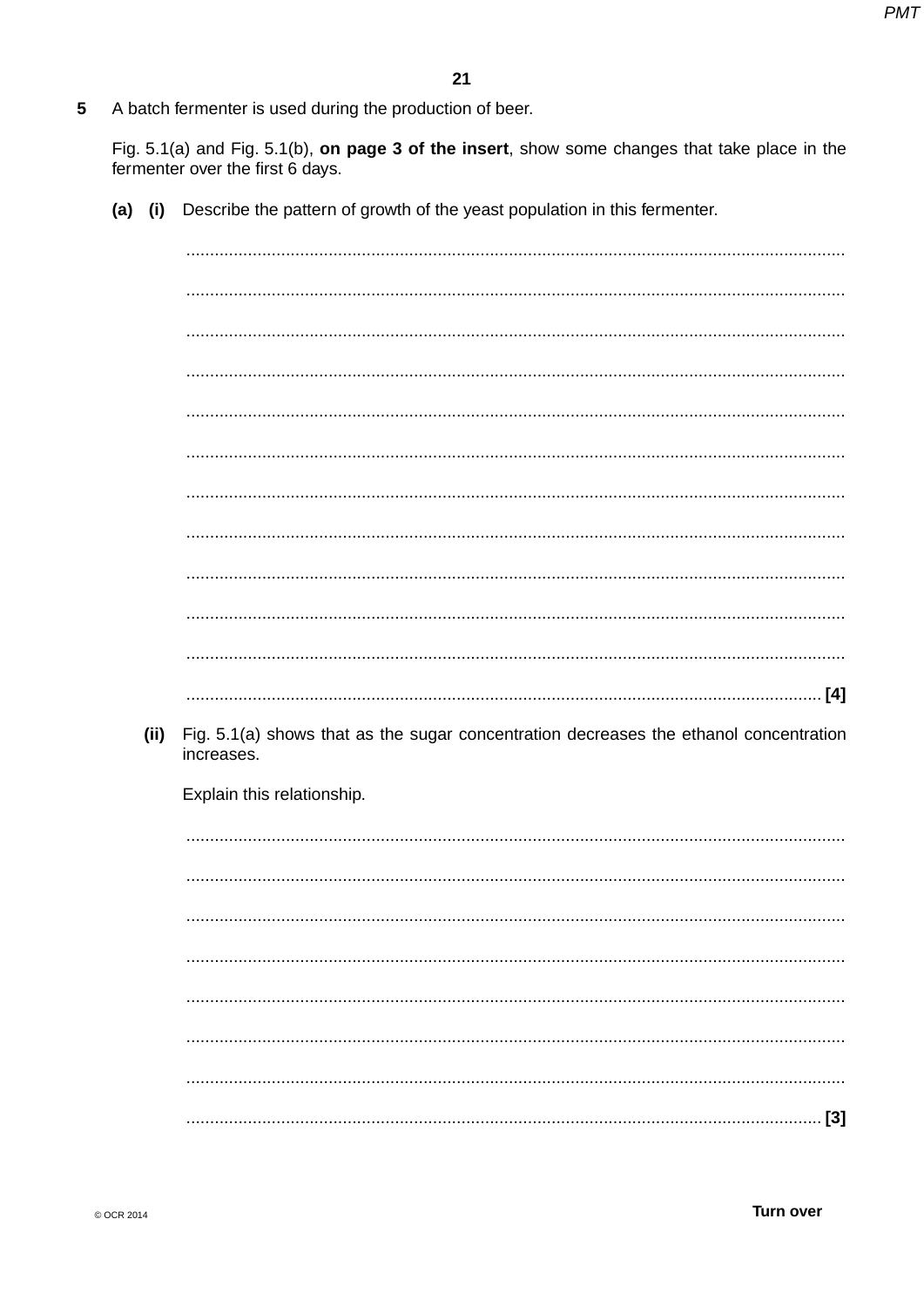(iii) Using the information from Fig. 5.1(a), explain why ethanol is considered to be a primary metabolite of yeast.

(iv) Using only the information from Fig. 5.1(a) and Fig. 5.1(b), outline how two factors may limit the maximum size of the yeast population.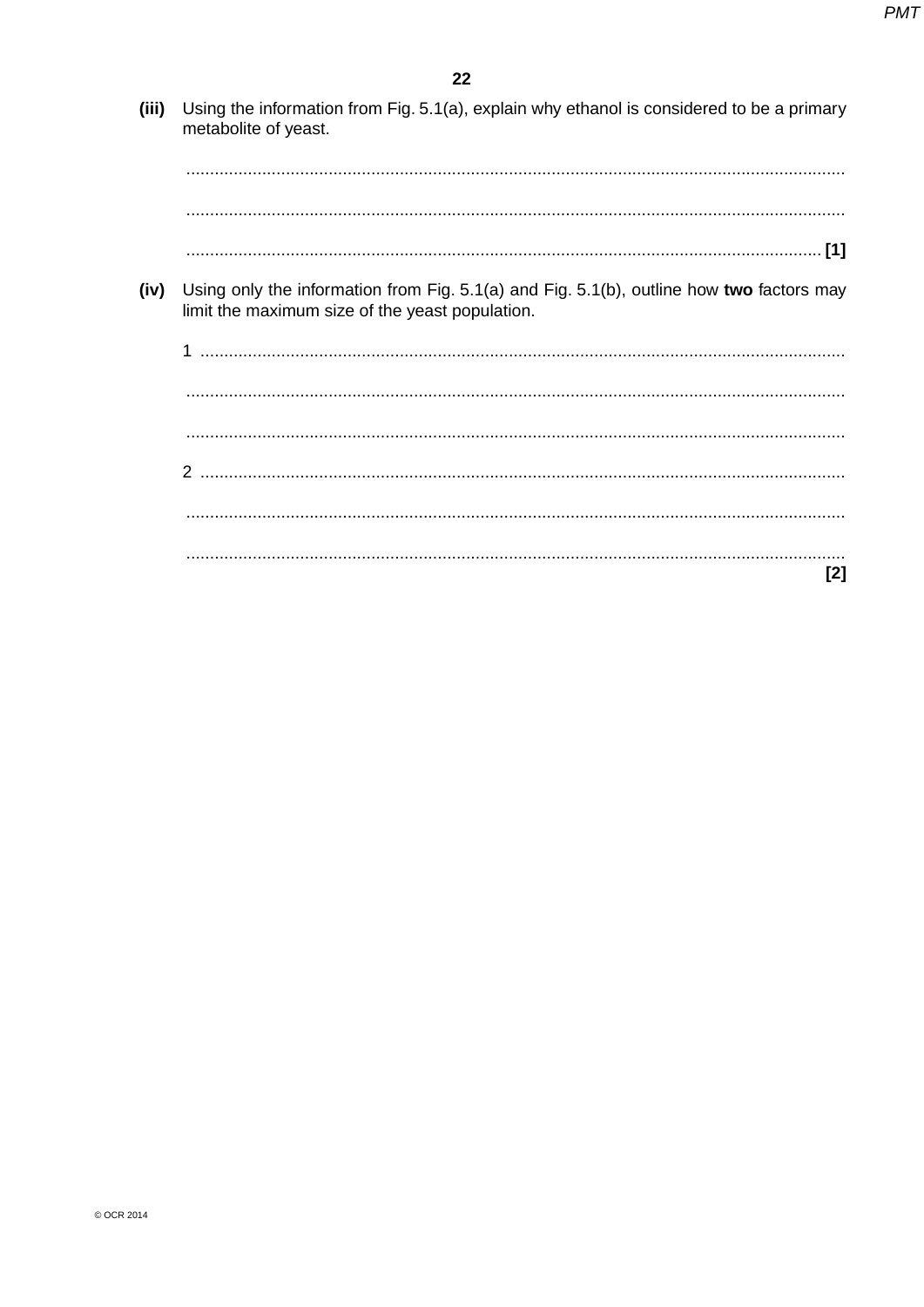- (b) A mixture of three sugars is added to the batch fermenter at the beginning of the process:
	- the monosaccharide glucose, which the yeast uses up first, during days 0 to 2  $\bullet$
	- the disaccharide maltose, which is used during days 1 to 5  $\bullet$
	- the trisaccharide maltotriose, which is used during days 4 to 6.  $\bullet$

Suggest why the yeast uses the sugars in this order.

## Question 5(c) begins on page 24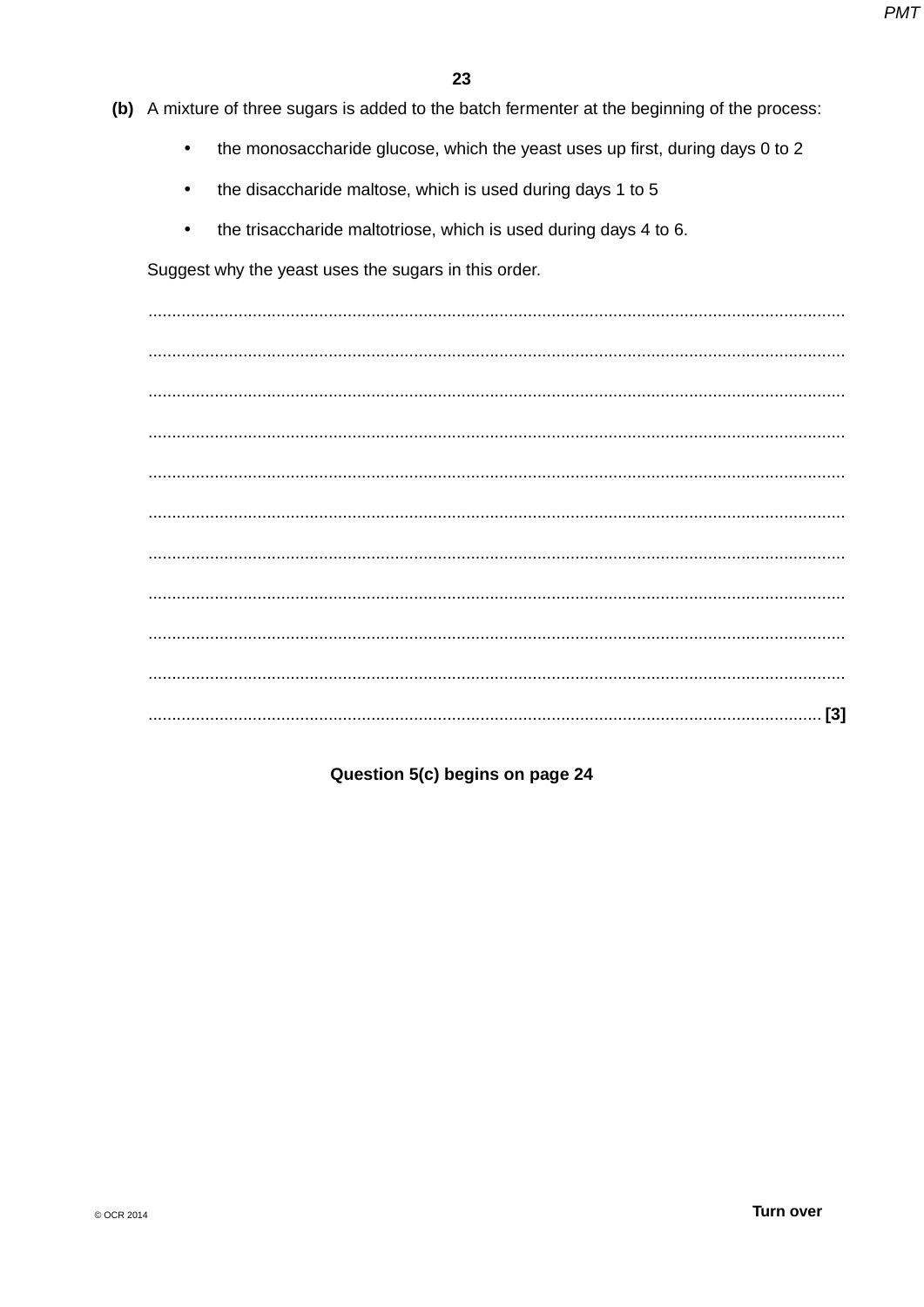(c) Ethanol is an important chemical that is manufactured on a large scale.

One large-scale process to produce ethanol uses biotechnology, with yeast acting on sugar in a fermenter.

Another large-scale process uses a chemical method instead of microorganisms. This method needs:

- ethene (obtained from oil)  $\bullet$
- a high temperature of 300 °C  $\bullet$
- $\bullet$ high pressure steam.

Discuss the advantages and disadvantages of using yeast to make ethanol rather than using the chemical method.



In your answer you should give a balanced account of both the advantages and disadvantages.

[Total: 19]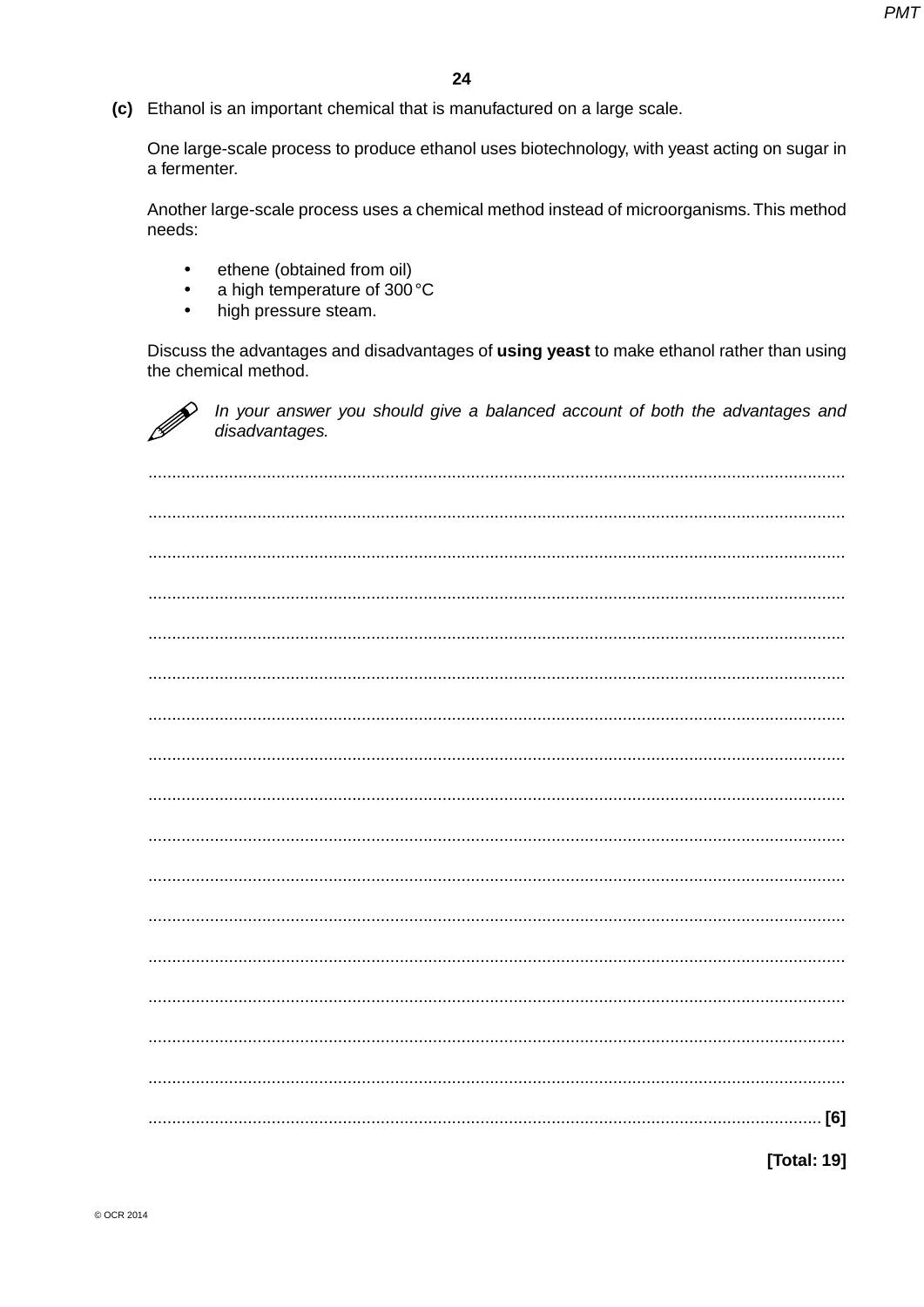# **6 (a)** Fig. 6.1 shows a number of examples of inheritance.

| A | An Antirrhinum plant with red flowers is crossed with one that has white flowers. All the offspring have pink flowers. |
|---|------------------------------------------------------------------------------------------------------------------------|
|   |                                                                                                                        |

| A haemophiliac man has children with a woman who is not a haemophiliac.     |
|-----------------------------------------------------------------------------|
| Their daughters all carry the allele for the disease, but their sons do not |
| have the disease.                                                           |

|  | Two Salvia plants with purple flowers are crossed. The offspring are<br>produced in the ratio 9 purple-flowered : 3 pink-flowered : 4 white-flowered. |
|--|-------------------------------------------------------------------------------------------------------------------------------------------------------|
|--|-------------------------------------------------------------------------------------------------------------------------------------------------------|



|  | Two snails with plain shells produce 34 offspring with plain shells and 12<br>with striped shells. |
|--|----------------------------------------------------------------------------------------------------|
|--|----------------------------------------------------------------------------------------------------|

# **Fig. 6.1**

Complete the table below, by matching each of the examples **A** to **E** to the correct explanation of their pattern of inheritance.

| <b>Explanation</b>                                                                                                               | Letter of example |
|----------------------------------------------------------------------------------------------------------------------------------|-------------------|
| One gene with two alleles.<br>The alleles show codominance.                                                                      |                   |
| One gene with two alleles located on an autosome<br>(gene not sex linked).<br>One allele is dominant and the other is recessive. |                   |
| Two genes for two different characteristics on two<br>different chromosomes.                                                     |                   |
| A sex linked gene with a dominant and a recessive<br>allele.                                                                     |                   |
| Epistasis, where two genes interact to affect one<br>phenotypic character.                                                       |                   |

**[5]**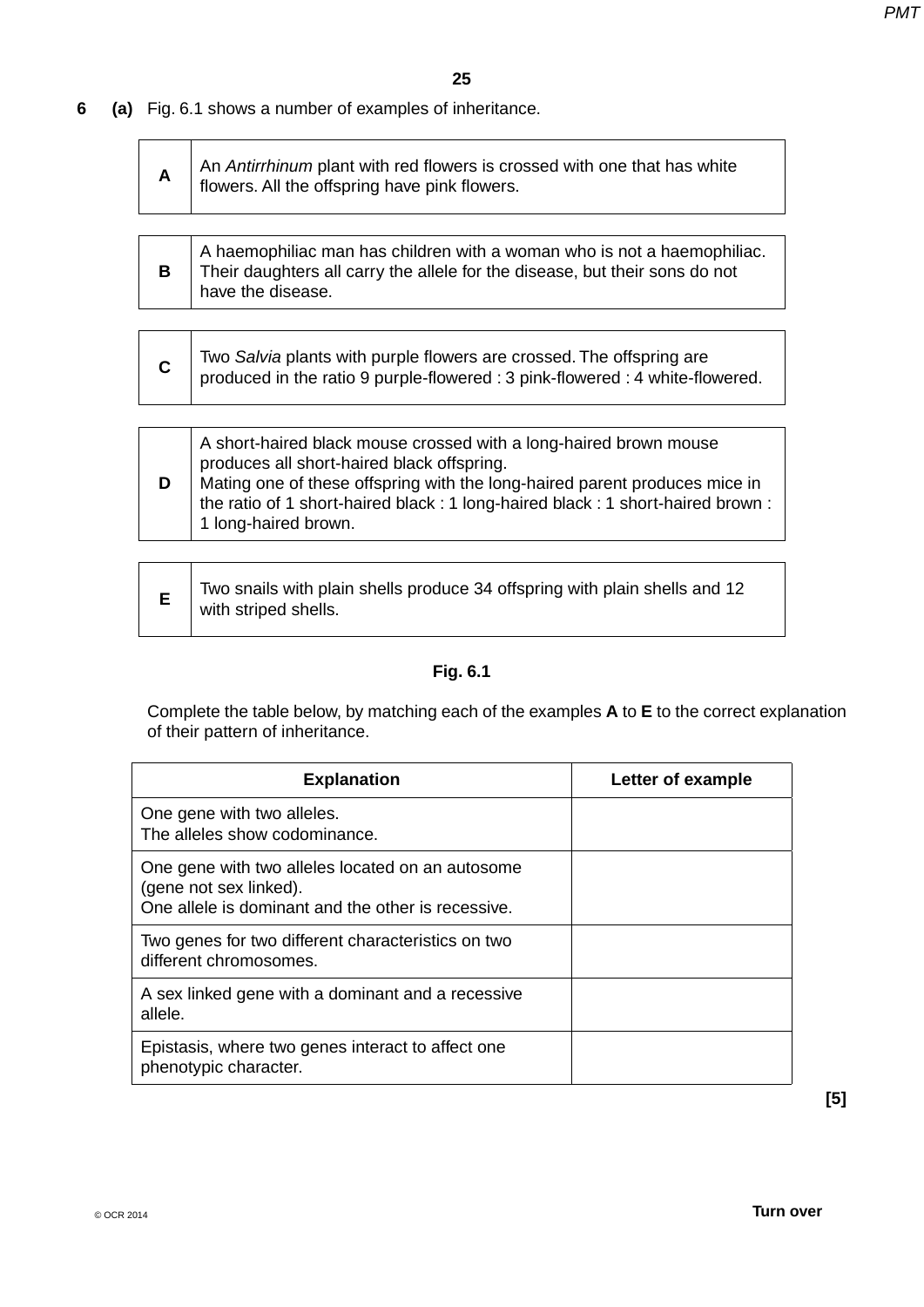**(b)** The Hardy-Weinberg principle, represented by the equations below, can be used to estimate the frequency of alleles in a population.

$$
p^2 + 2pq + q^2 = 1
$$

$$
p + q = 1
$$

Albino rabbits have white fur as these individuals are unable to produce the pigment melanin. The ability to produce melanin is controlled by a gene with a dominant allele (B), resulting in brown fur, and a recessive allele (b), resulting in an albino.

Of the 60 rabbits in a pet shop, 45 are brown.

 **(i)** A student decided to use the Hardy-Weinberg principle to estimate the frequencies of the alleles in this group of rabbits.

Using the Hardy-Weinberg equations, calculate the frequency of the dominant allele in this group.

Show your working.

Frequency of the dominant allele = .......................................................... **[3]**

 **(ii)** Give **two** reasons why it was not appropriate to use the Hardy-Weinberg principle to estimate the frequencies of alleles in this group of rabbits in the pet shop.

1 ........................................................................................................................................ ........................................................................................................................................... ........................................................................................................................................... 2 ........................................................................................................................................ ........................................................................................................................................... ........................................................................................................................................... **[2]**

**[Total: 10]**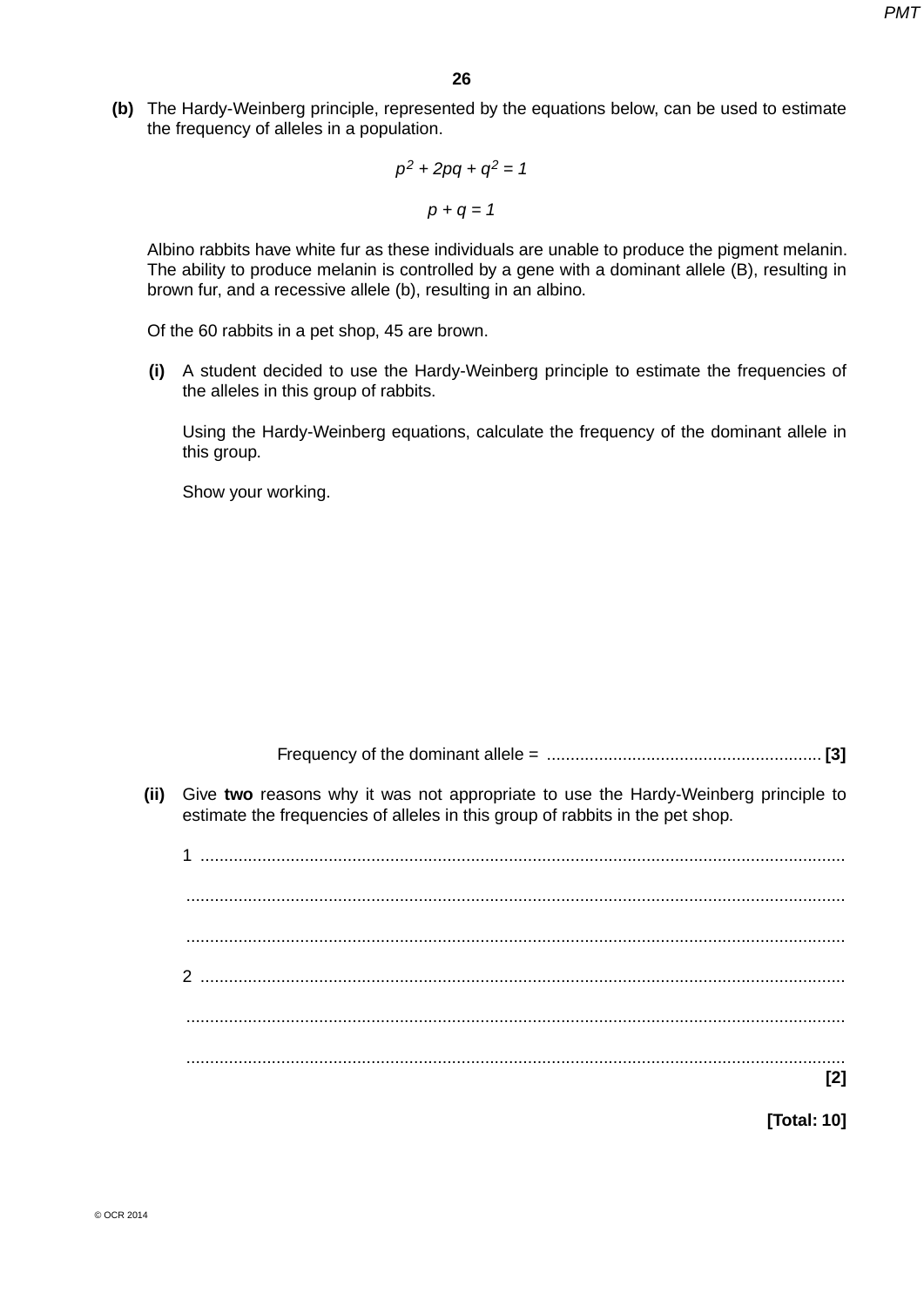| (a) a pioneer community and a climax community |
|------------------------------------------------|
|                                                |
|                                                |
|                                                |
|                                                |
|                                                |
| (b) decomposition and denitrification          |
|                                                |
|                                                |
|                                                |
|                                                |
|                                                |
|                                                |
|                                                |
| (c) conservation and preservation              |
|                                                |
|                                                |
|                                                |
|                                                |
|                                                |
|                                                |
| (d) nitrogen fixation and nitrification.       |
|                                                |
|                                                |
|                                                |
|                                                |

## **END OF QUESTION PAPER**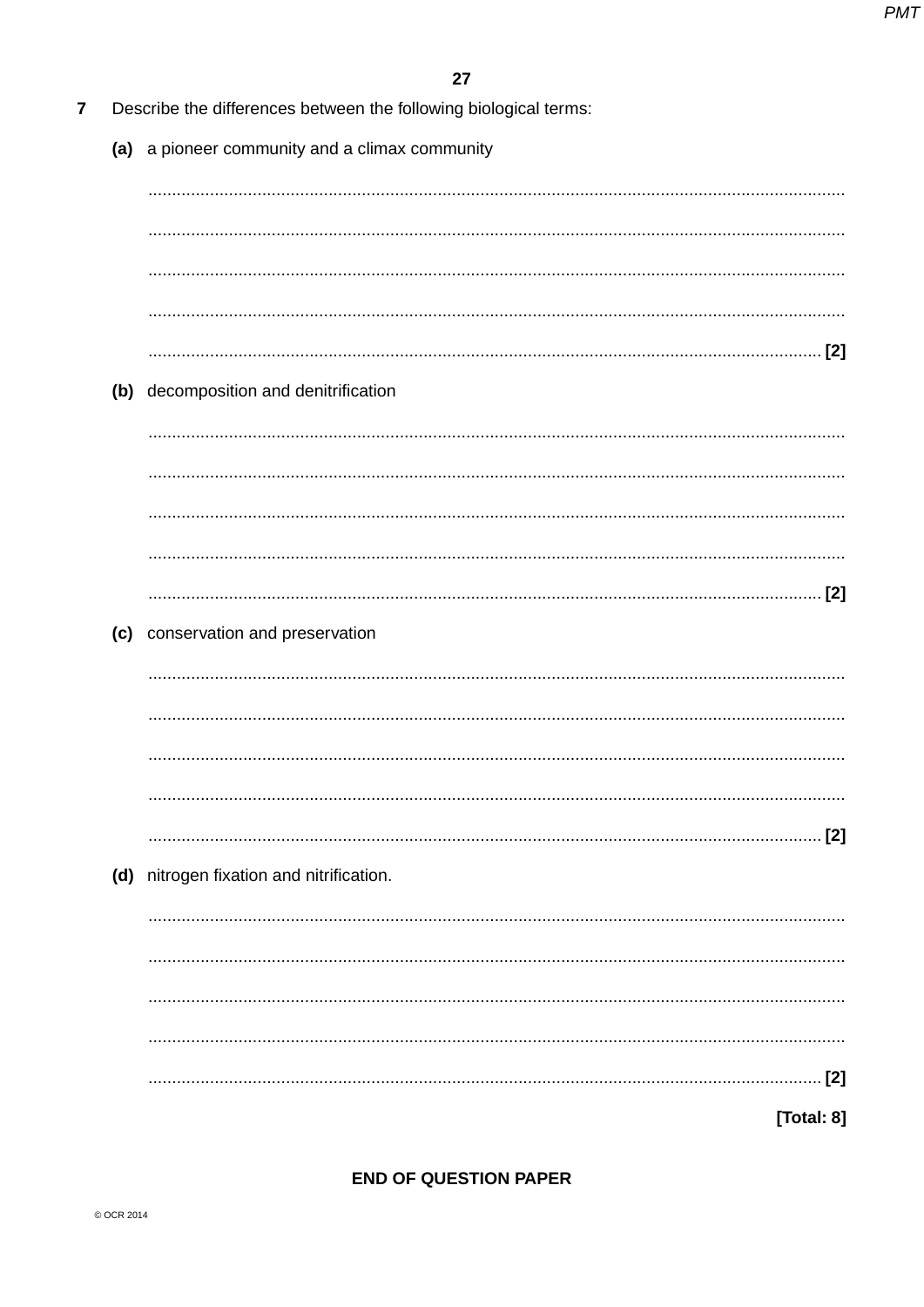#### **ADDITIONAL ANSWER SPACE**

If additional answer space is required, you should use the following lined page(s). The question number(s) must be clearly shown in the margins.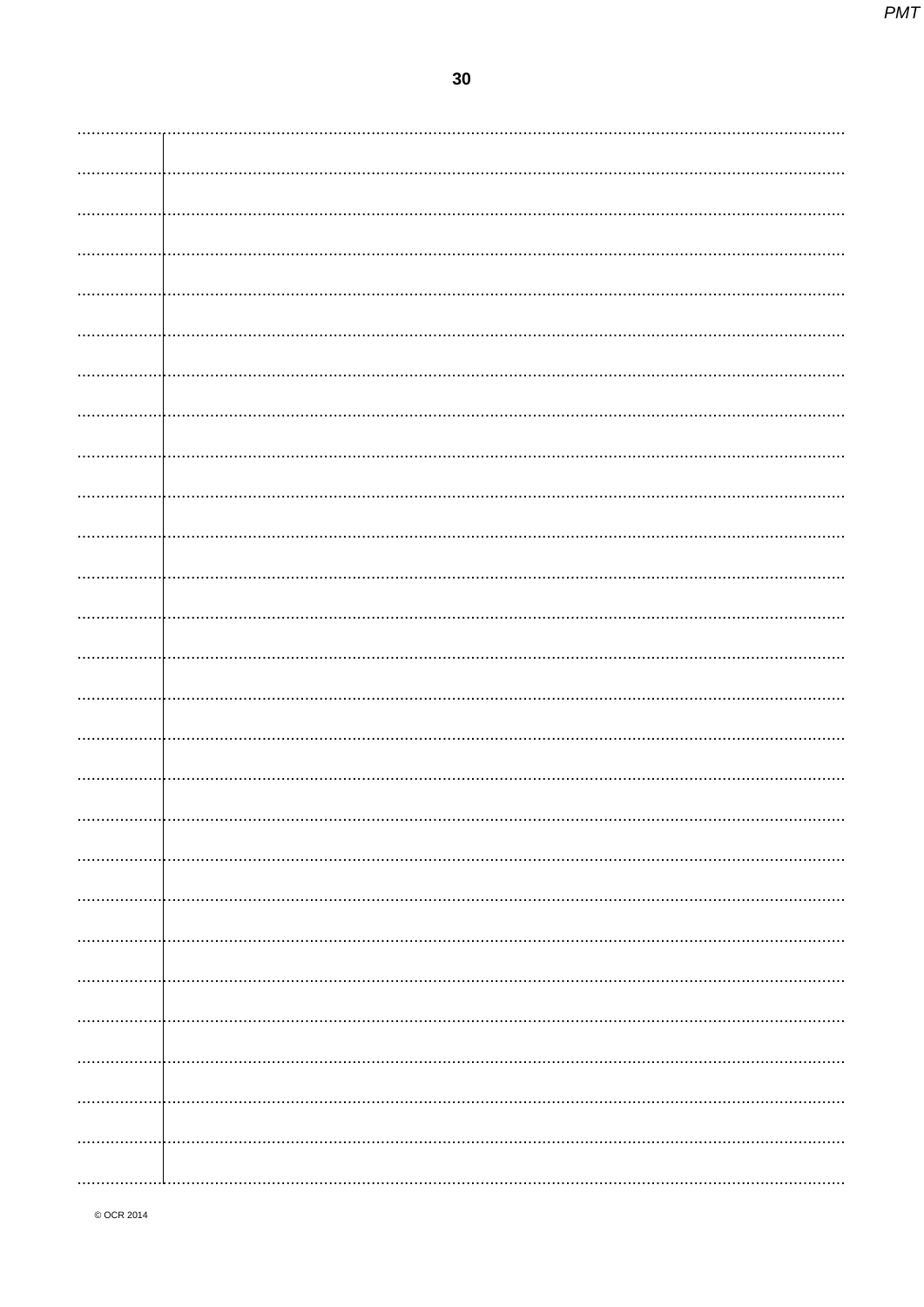**PLEASE DO NOT WRITE ON THIS PAGE**